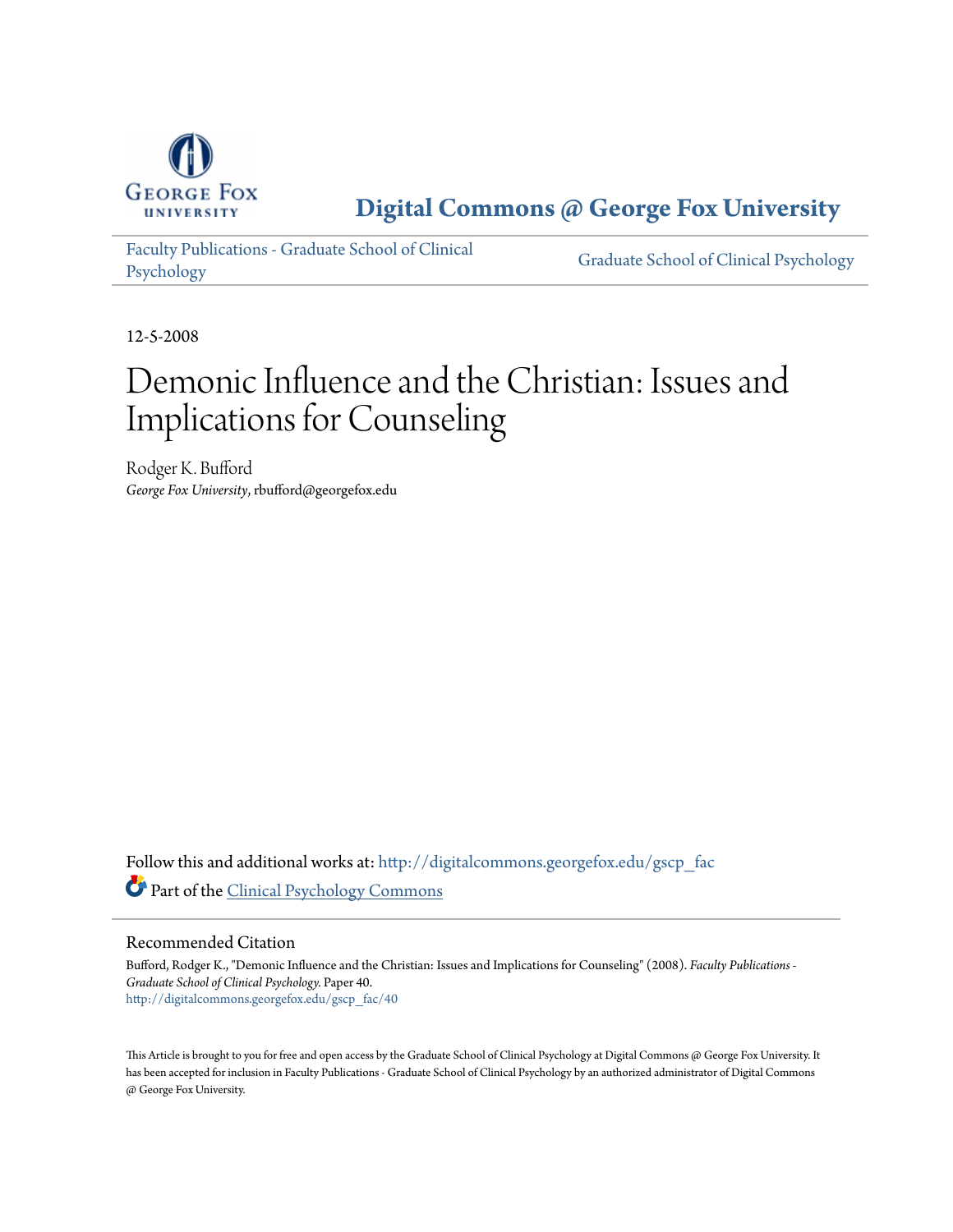Running Head: DEMONIC INFLUENCE

Demonic Influence and the Christian: Issues and Implications for Counseling

Rodger K. Bufford Graduate School of Clinical Psychology George Fox University

(About 7500 words)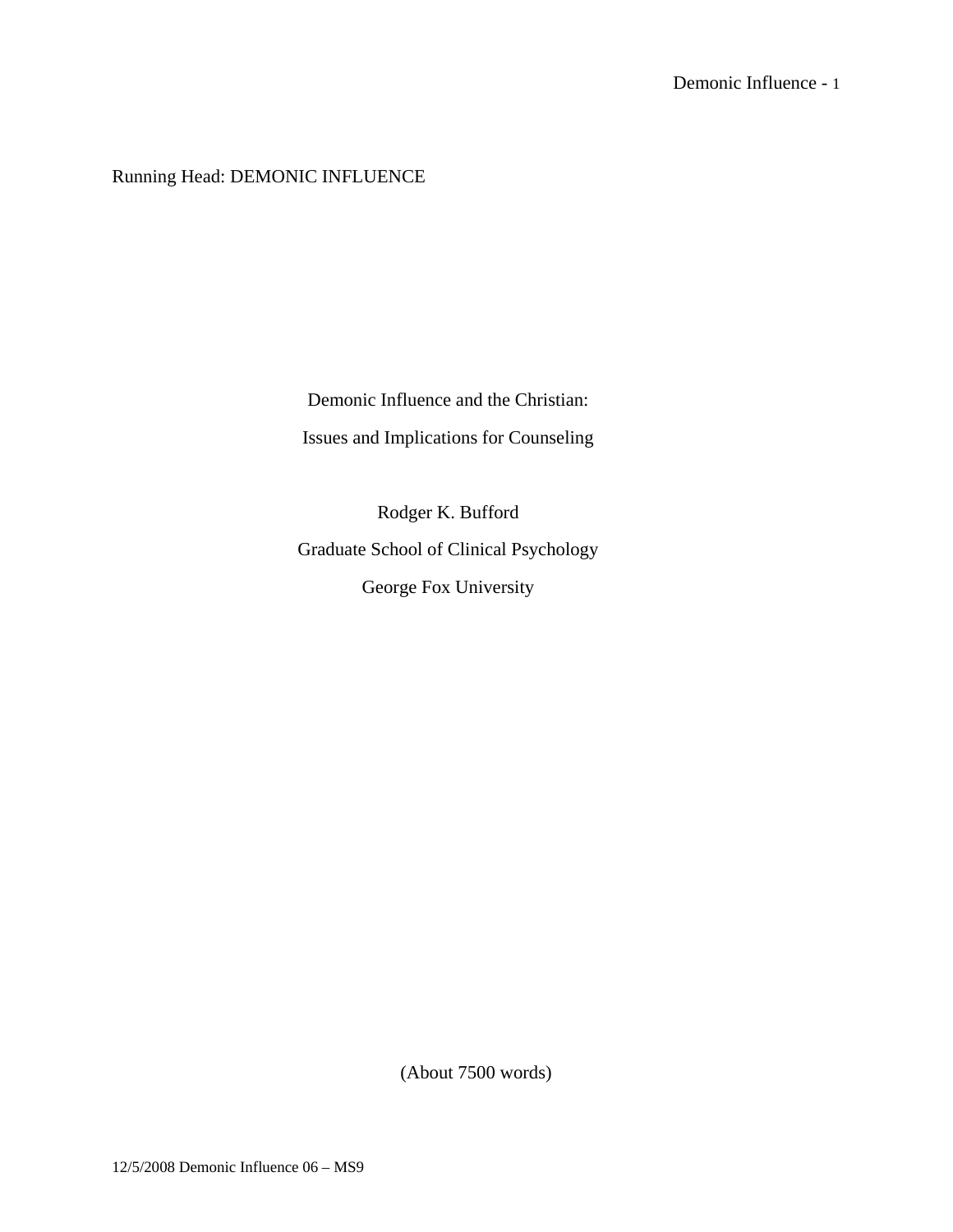Demonic Influence and the Christian: Issues and Implications for Counseling Rodger K. Bufford Graduate School of Clinical Psychology George Fox College

#### Abstract

The question of whether Christians can be demon possessed is both controversial and complex. The issues involved include the nature of possession, the possibility of demonic deceivers, the fact of two spiritual kingdoms, the fact that Christians are sealed by the Holy Spirit, the activities of Satan and demons, the possibility of wolves appearing in sheep's clothing, the difficulty of discerning tares and wheat, the possibility of grieving and quenching the Holy Spirit, the problem of Christians walking after the flesh, and the complicating roles of the world and the flesh. As whole beings, spiritual and psychological factors interact; assessment and intervention must reflect this. Suggested strategies include spiritual disciplines, practical spiritual equipping, and counseling or psychotherapy; ideally these are carried out by a team of helpers who work together effectively and conceptualize the problem wholistically.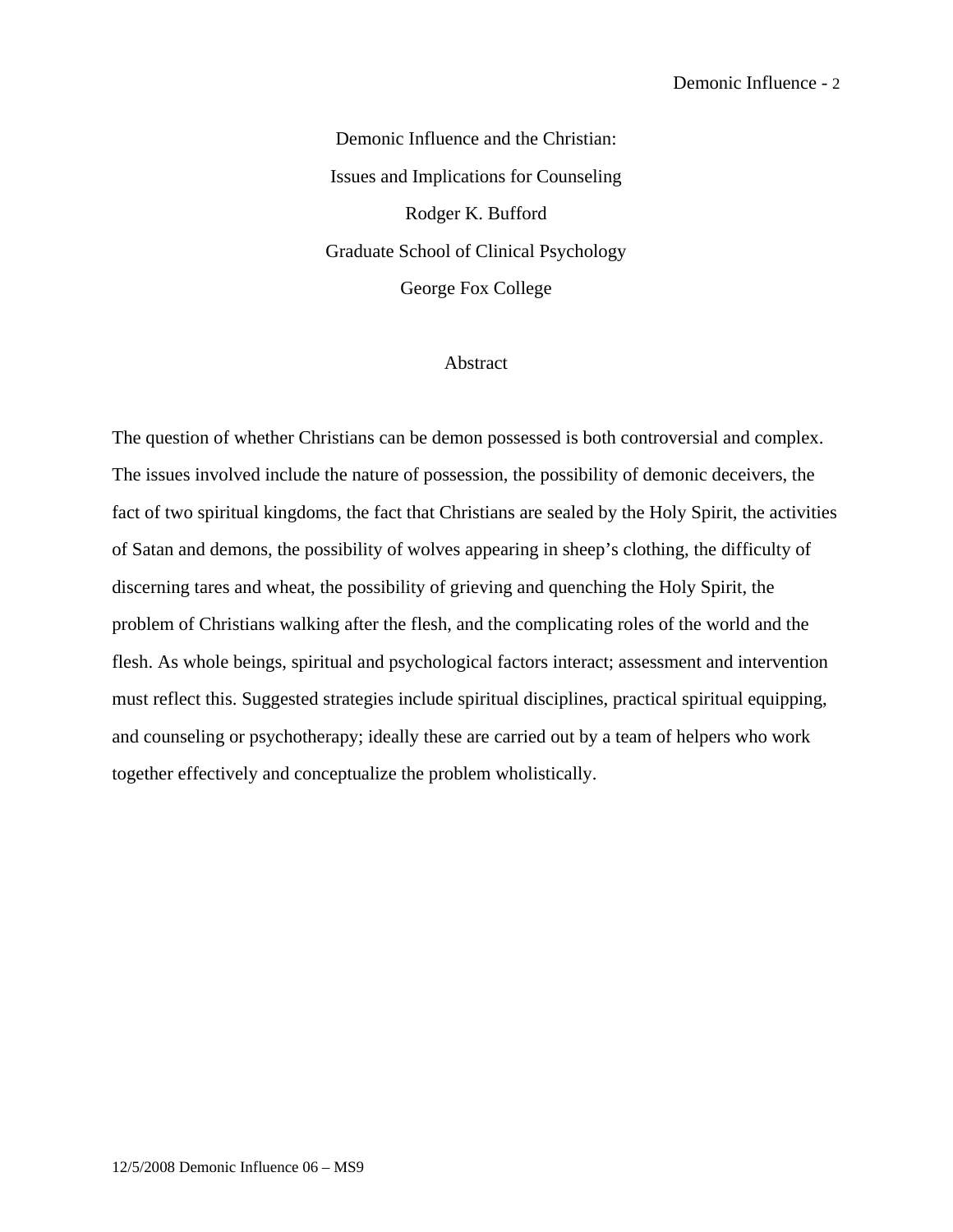Demonic Influence and the Christian: Issues and Implications for Counseling

 The issue of whether Christians can be demonically possessed is both controversial and complex. In approaching the question of Christian possession, most people traditionally responded with a simple yes or no. The more common view, largely based on interpretations of Scripture, was no. It was reasoned that those indwelt and sealed with the Holy Spirit belong to God and could not also be demon possessed. In contrast, a number of persons prominent in the deliverance movement contended that Christians can be subject to demonic oppression. Generally, they arrived at their conclusions on the basis of their experiences with deliverance (e.g., Bubek, 1984; Dickason, 1987; Ensign & Howe, 1989; White, 1990). Ensign and Howe (1989), for example, stated:

There is an abundance of evidence that many are suffering from demonic oppression today . . . We have empirical evidence that Christians have been invaded by evil spirits, for we have extensive notes on more than one hundred fifty with whom we have worked in securing a deliverance by the Lord Jesus Christ. Some audio tapes were made in which one can hear the evil spirits speaking through the mouths of Christian brothers and sisters. (pp. 135-136)

Initially, there seemed to be no adequate resolution to this disagreement. Recently, however, there has been a shift toward conceptualizing demonization as a continuum of influence rather than as the presence or absence of possession (e.g., Anderson, 1991; Bufford, 1988; 1989; Ensign & Howe, 1988; Green, 1981). In part, the shift parallels an evolution in the use of the term "possession".

 To fully grasp the issues involved, one must understand both the contents of Scripture and the observations on which those who believe in possession of Christians base their views.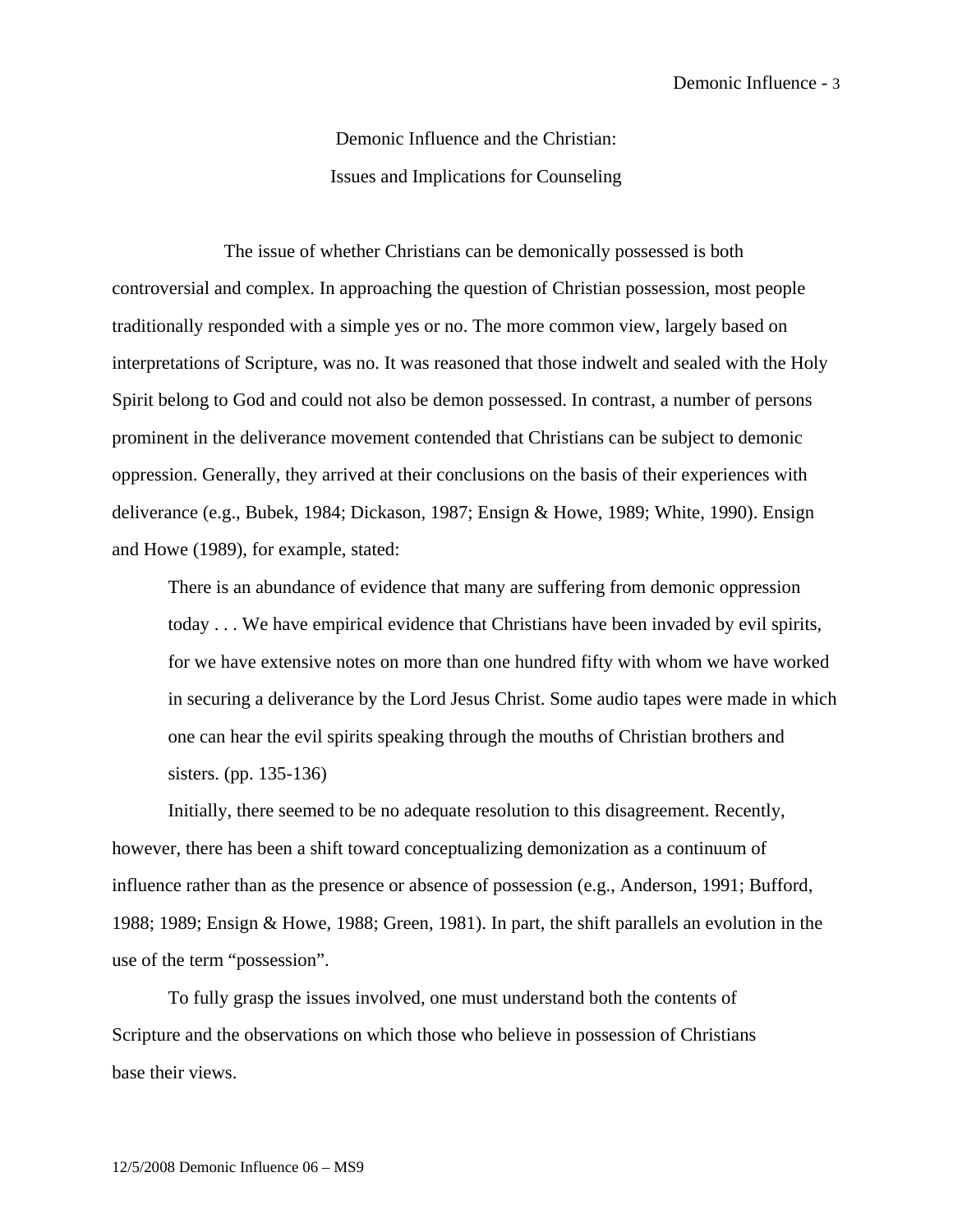#### Demon Possession and the Christian

In considering whether Christians may be demon possessed, several factors must be examined. These include the nature of possession, the possibility of demonic deceivers, the existence of two spiritual kingdoms, the fact that Christians are sealed by the Holy Spirit, the activities of Satan and demons, the possibility of wolves appearing in sheep's clothing, the difficulty of discerning tares and wheat, the possibility of grieving and quenching the Holy Spirit, the problem of walking after the flesh, and the active reality of the world and the flesh. We will consider each of these in turn before turning to the practical implications for counseling. Table 1 provides a summary of these issues. The Nature of Possession

Possession is not, strictly speaking, a biblical concept. According to White, "the idea of ownership is foreign to the New Testament word and its usage" (White, 1990; p. 44). The Greek words used in the New Testament share a common root and are translated variously as "under the power of a demon, to be possessed, having demons, having the spirit of an unclean demon, in the power of an unclean spirit, or troubled with unclean spirits" (Bufford, 1988; p. 36). Perhaps the best translation is "demonized" rather than "demon possessed."

Demonization may involve varying degrees of influence, control, or inhabitation, but not ownership. Dickason (1987), for example, stated "the term possessed is misleading. . . The real concept is invasion and control to some degree, lesser or greater; but never ownership" (p. 89; italics original). Webster's New Collegiate Dictionary defines possession in the following manner:

1 a: the act of having possession or taking into control,

b: control or occupancy of property without regard to ownership

c: ownership

2: something owned, occupied or controlled: property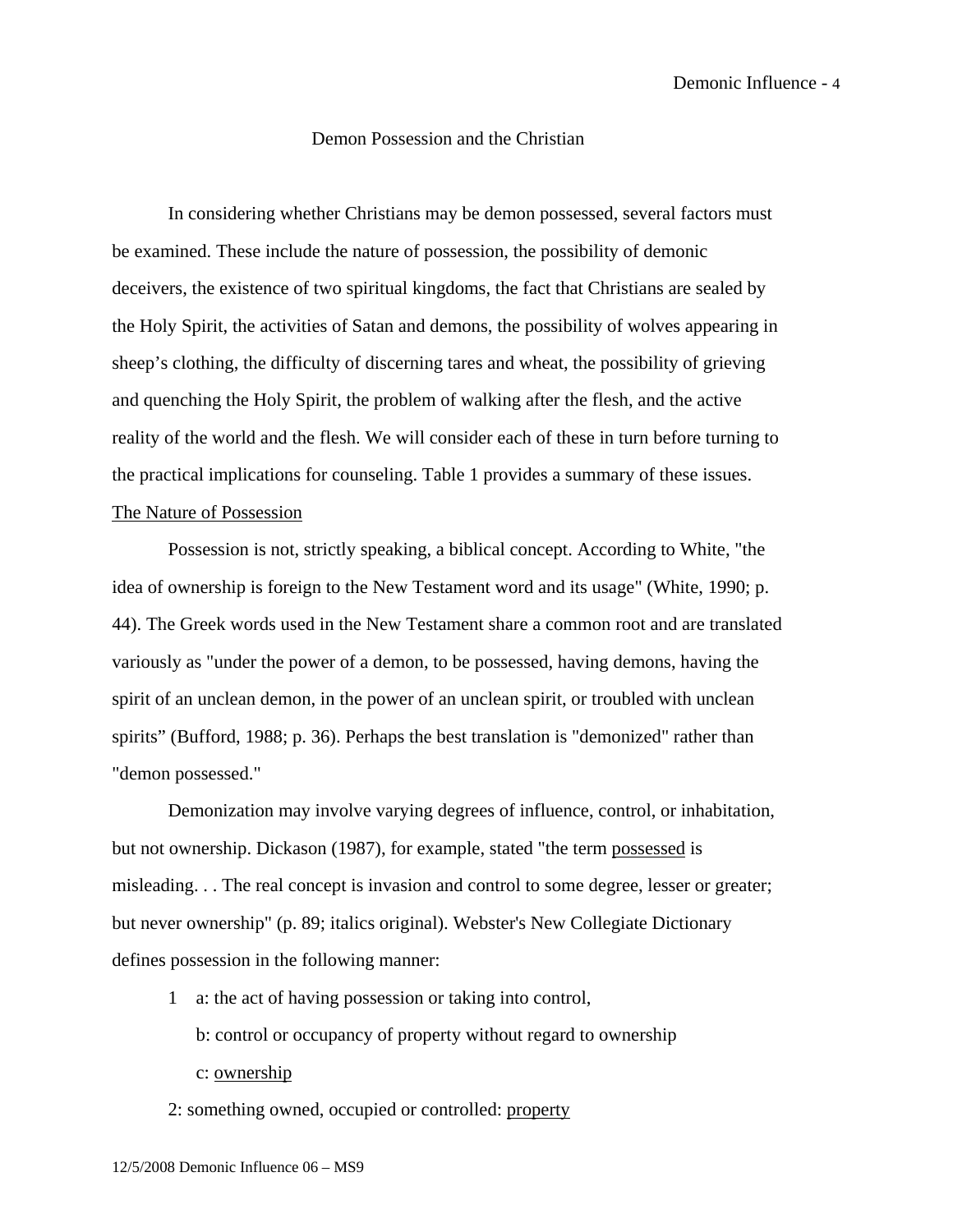- 3 a: domination by something (as an evil spirit, a passion, or an idea) b: a psychological state in which an individual's normal personality is replaced by another
	- c: the fact or condition of being self-controlled.

Although demon possession has commonly been thought of as ownership, ownership is suggested only in definition 1c. Influence or control, however, is a theme of several definitions. (Definition 3c, self-control, seems anomalous at first, but is consistent with expressions such as "possessed of sound mind," a common expression in legal contexts.) As we shall see, there is considerable biblical evidence that demons can influence, affect, and even to some degree control Christians. If the control definition is accepted, the question becomes one of the extent of influence rather than one of demonic ownership of Christians.

 A foreign army may attack, gain control, occupy, and use land belonging to another country without owning it. Remnants of that army may continue to hold territory within the country even when defeated. The conquest of the land of Canaan under Joshua illustrates some of these principles; though given by God to Israel, the land initially remained in Canaanite possession. Only gradually were the Canaanites conquered and expelled; thus for a time they still dwelt in the land and possessed it, though they no longer owned it. Like an invading army, demons may at times attack, gain control over, and use believers to serve their evil purposes. Interestingly, many scholars view the conquest of Canaan as a metaphor, or type, for the process of gaining victory over personal sin in the life of the individual believer. Here it is proposed that gaining freedom from Satanic and demonic influence is one aspect of this spiritual growth process.

 Closely linked to the notion of a continuum of influence is the question of human responsibility, agency, and choice. It appears that for unbelievers and Christians alike there is a limit to what Satan and demons are able to do without the individual's cooperation. My view is that all demonic influence involves a degree of choice by the individual. The affected individual cooperates with Satan and demons. If this view is correct, then even the most demonically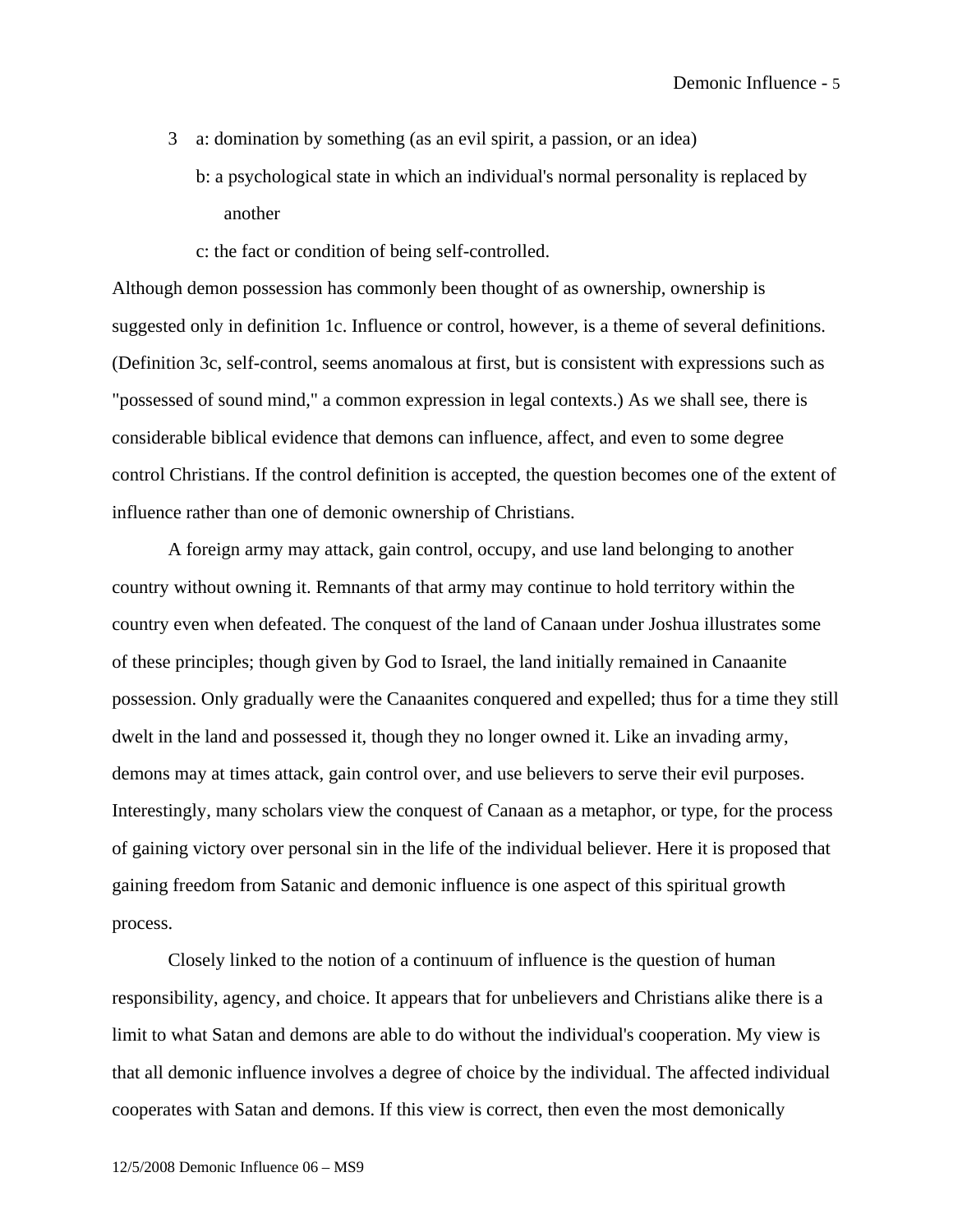dominated individual is not merely a puppet to do with as Satan and his demons desire, apart from human cooperation--however grudging or coerced that cooperation may be. At first glance, the sexually immoral man in Corinth (1 Cor 5:5) may appear to be a counter-example, as may those described in Romans 1 (Rom 1:28-32). However, in each instance the personal decision to engage in systematic sinful practices gave opportunity to Satan (cf. Eph 4:26-27). Demonic influence requires some degree of human cooperation. Arnold (1997) articulates a position which is similar to this.

#### Demonic Deceivers

 Reports of Christians who manifest demonic presences often appear credible. However, major difficulty arises about how they are to be interpreted. The cases typically involve two key elements. First, the individuals profess to be Christian--and typically are believed to be so by others who know them. Second, in response to the commands of the one performing the deliverance process, demons manifest themselves, give their names, ranks, and functions, and imply that they have been inhabiting the person (e.g., Bubek, 1984; Dickason, 1987; Ensign & Howe, 1989).

 There are two problems with such evidence. First, we may be mistaken about whether the individual is actually a Christian (see discussion below about false prophets and false believers). More importantly, demons cannot be trusted; their chief is the father of lies (Jn 8:44), and they, too, are deceivers. Even when they actually tell the truth they may do so in ways which are misleading or otherwise distort the truth (for example, see Mt 4:1-11; Gen 3:1-5f). Another consideration is that demons are spirit beings. As such, they may act in ways which do not fit our understanding of material objects. They may appear to inhabit or come out of physical bodies, and may exhibit control over those bodies. Thinking of these events in human space-time terms may be misleading.

 Any satisfactory interpretation must also be consistent with our understanding of scriptural teachings about these matters. At times it appears that greater credence is given to experiential accounts, including the testimony of self-proclaimed demons, than to Scripture in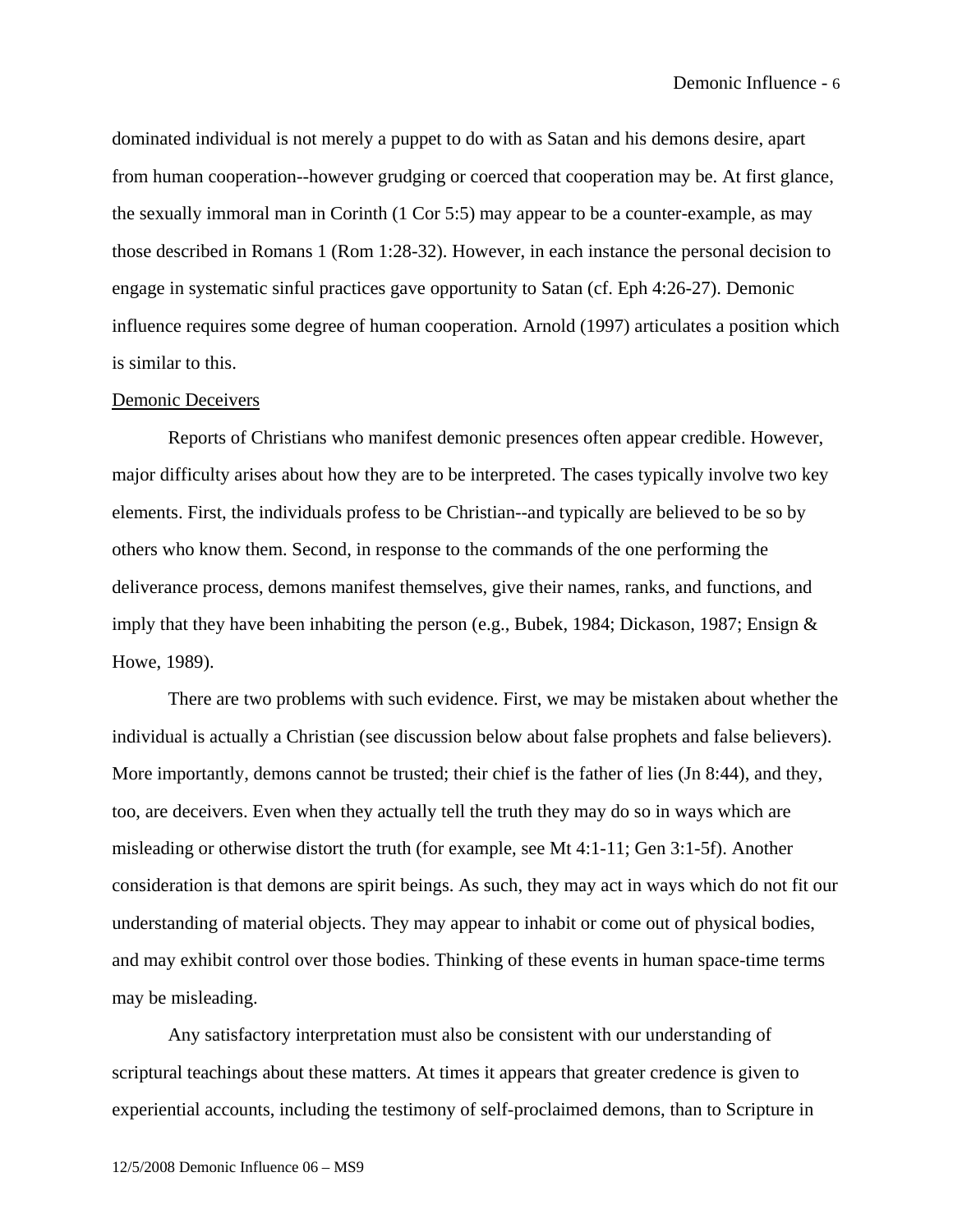interpreting the accounts of deliverance. A secondary problem is that there are important disagreements about interpreting the relevant biblical passages.

 While it is true that Jesus in one instance asked for the name of a demon (Lu 8:26-39), in other instances he apparently did not (Mt 12:22/Lu 11:14; Mt 15:22-28/Mk 7:25-30; Mt 17:15- 18); on more than one occasion he even forbade the demon(s) to speak (e.g., Mk 1:23-26, 34; 3:11-12). Further, these are historical accounts; there is no clear guidance in the related biblical contexts about how we are to proceed in our encounters with demons. Thus the matter remains problematic, and we need to proceed with caution and humility.

#### Two Spiritual Kingdoms

Third, Scripture indicates that there are only two spiritual kingdoms: the kingdom of God and the kingdom of darkness. All humans belong to one of these two. Salvation involves a change of citizenship from one kingdom to the other (c.f., Mt 12:30; Jn 8:31-45ff; Ac 26:18; Eph 2:1-3; Col 1:13; 1 Cor 10:14-20). Thus a foundational principle in understanding the role of Satan and demons in the life of believers is recognition that believers are members of the kingdom of God. More emphatically, Christians belong to God, having been bought by the death of Christ (1 Cor 3:23; 6:20).

#### Christians are Sealed by the Holy Spirit

Closely linked to the notion of two spiritual kingdoms is the fact that believers are described as sons of God (Ro 8:14-17; Ga 4:4-6) who bear God's seed within them (1Jn 3:9) and are sealed and indwelt by the Holy Spirit (1 Cor 6:19-20; 2 Cor 1:21-22; Eph 1:13-14; 4:30). The Holy Spirit's presence serves as evidence of their belonging to God and of the promise that God will ultimately transform them into the likeness of Jesus Christ at His coming (1 Cor 15:51-52f; 1 Jn 3:1-2). Just as unbelievers belong to Satan (Jn 8:39-44; Col 1:13), Christians belong to God's kingdom, and are indwelt with the Holy Spirit; thus they cannot be owned ("possessed" in this sense) by Satan.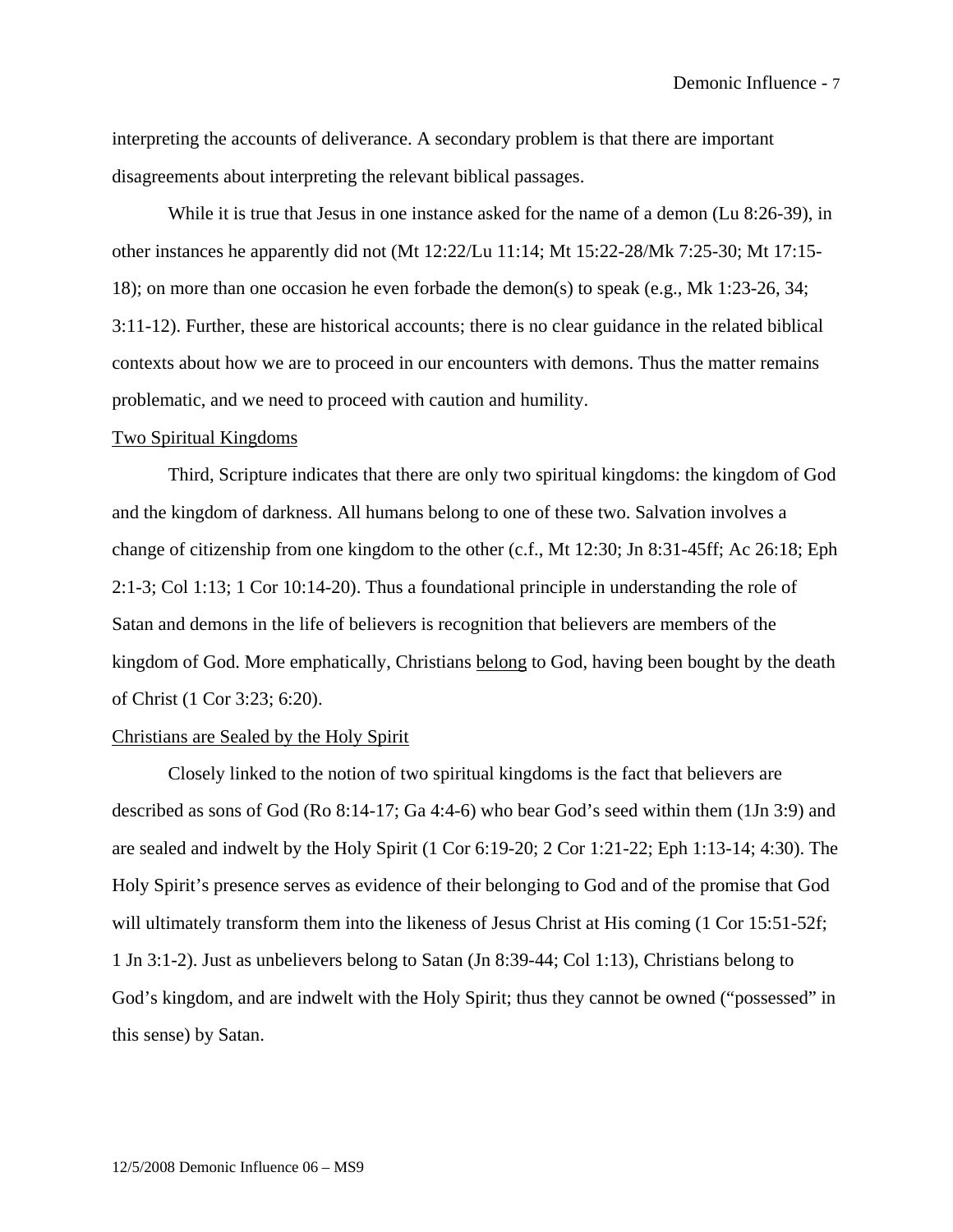#### The Activities of Satan and Demons

Fifth, believers are not immune from the attacks of Satan and demons. Satan and demons are actively involved in sifting, tempting, pricking, attacking, and accusing believers. Eve was accosted and tempted by Satan (Gen 3:1-5). Job was stripped of his property, family, and health at Satan's hand (Job 1:1-22). Jesus was tempted by Satan (Mt 4:1-11). Satan was permitted to sift Peter "like wheat" (Lu 22:31). The Apostle Paul was afflicted by "a thorn in the flesh, a messenger of Satan" (2 Cor 12:7) which God allowed him to experience.

Satan is also described as "the accuser of our brethren" (Rev 12:10) before God. Doubtless he fosters guilt and shame among believers--perhaps among all persons. As believers, we must be equipped with the armor of God (Eph 6:10-17) and be on guard against the attacks of the devil (1 Pet 5:8), who is our adversary. Apparently such Satanic attack can, God permitting, extend to the point of physical destruction, as Paul proposed for the man who practiced sexual immorality in Corinth (1 Cor 5:1-5), and as possibly occurred with Ananias and Sapphira (Ac 5:1-10). Thus the question is not whether Satan and demons can be influential in the lives of believers; on that point there is widespread agreement. The disagreement revolves around the questions of how Satan and demons are active in the lives of believers, and how extensively they are involved.

#### Wolves in Sheep's Clothing

 A closely related consideration is that servants of Satan can also disguise themselves as believers, even as apostles, prophets, and servants of righteousness (2 Cor 11:13-15; 2 Jn 6-7; Jude 17-21). Christians are warned that there will be false prophets in sheep's clothing who are inwardly ravening wolves, and instructed that we can recognize them by their fruits (Mt 7:15- 23). We can expect to find individuals who profess themselves to be Christian, who outwardly appear Christian, but who are actively involved in Christian ministry only as secret agents for the kingdom of darkness. Surely such people may be influenced by demons since they belong to Satan's kingdom.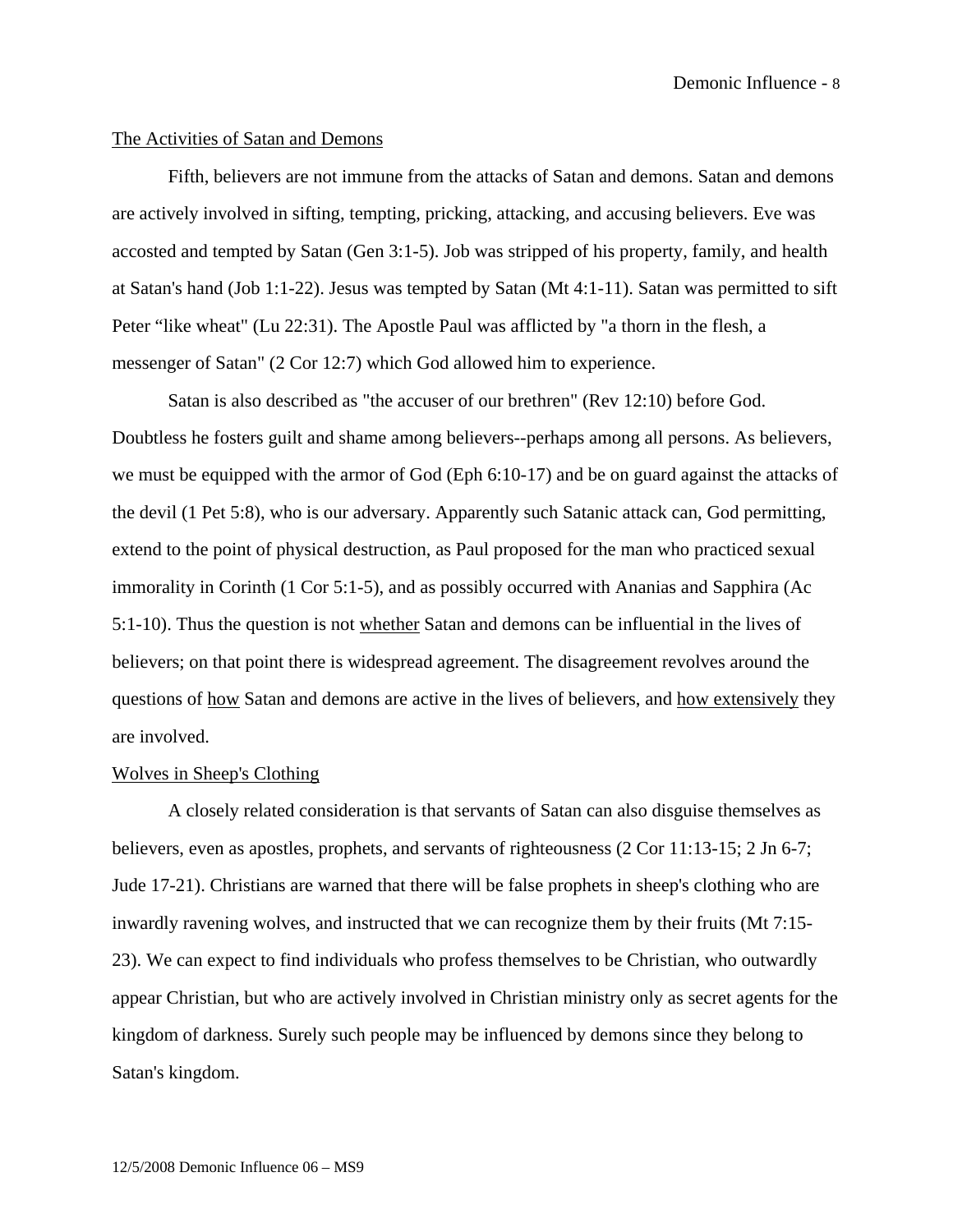Some instances in which professing believers are reported to have been delivered from demons may actually have involved the apparent [or pretended] deliverance of unbelievers who posed as Christians. Without presuming to judge, in recent reports it has been suggested that Mike Warnke may be such an individual (Maxwell, 1992; Stafford, 1992); alternatively, he may be a believer who was not currently walking according to the Spirit in the sense spoken of below. In any event, we may be confident that false prophets exist. The existence of such secret agents for the kingdom of darkness and their involvement in intentional deception makes the discernment of genuine deliverance more difficult.

#### Tares and Wheat

Sixth, some individuals are self-deluded, apparently believing themselves to be Christian, though they are not (Mt 7:21-23; Jas 1:22, 26). Jesus foretells that in the day of judgment these will claim to have performed deeds in God's name; yet He will say to them, "I never knew you; depart from me, you who practice lawlessness" (Mt 7:23). Many of these false believers may be recognized because they do not practice God's word (Jas 1:22-27; 1 Jn 1:6; 2:15; 3:9-10). But some may be difficult to distinguish from Christians in terms of their external appearance; they will be tares among wheat, allowed to grow up together until the judgment day (Mt 13:24-30). Like wolves in sheep's clothing, the presence of false believers also complicates our understanding of the role of demonic influence in the lives of Christians.

#### Grieving and Quenching

In addition to alerting us to the fact that believers may be subject to varying degrees of demonic influence, Scripture also indicates that believers can grieve (Eph 4:30) or quench (1 Thess 5:19) the Holy Spirit. These latter stand in contrast to the biblical call to be filled with the Holy Spirit (Eph 5:18), and suggest that the degree to which believers are influenced or controlled by the Holy Spirit ranges from one extreme of quenching to the other of being filled. The sexually immoral man of Corinth may illustrate the former, while the Apostle Paul perhaps exemplifies the latter. Grieving/quenching, or being filled by the Holy Spirit, are the counterparts to cooperating with or resisting Satanic/demonic influence. In each case, the person chooses to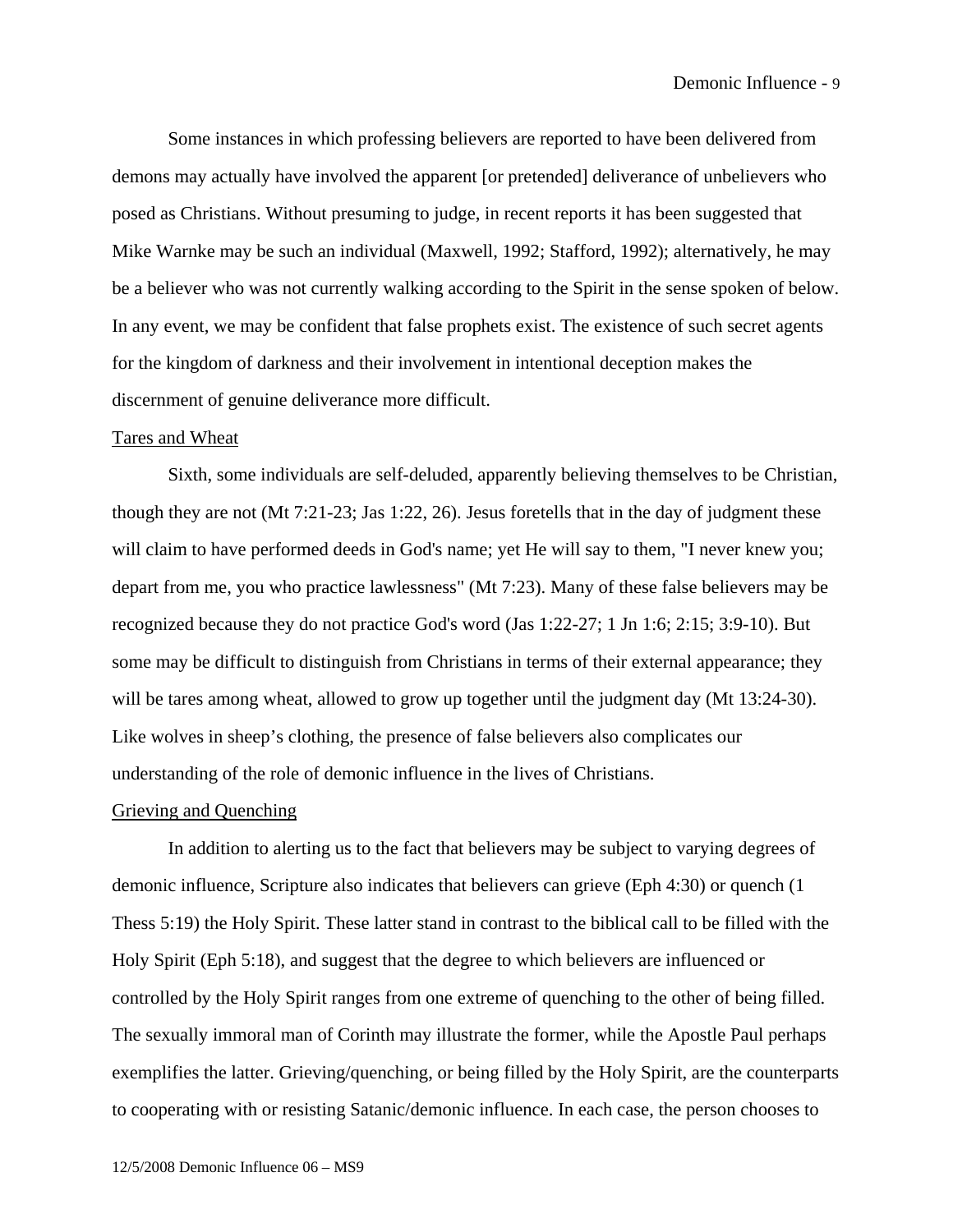cooperate with spiritual influence. The choice is between being enslaved to sin--and Satan, and becoming a servant to God--and righteousness (Rom 6:16-18).

#### Walking After the Flesh

Even as believers who are indwelt by the Holy Spirit, we still choose how we live. This is implicit in the previous point. We can live and walk "according to the flesh" (1 Cor 3:1-3; Gal 5:19-21; Phil 3:17-19; also see 1 Jn 1:5-7) or according to the Spirit (Rom 6:4, 12-13; 8:1-15; Gal 5:16-18, 22-25). The decision to walk according to the flesh, which may itself be a response to temptation that comes to us by way of direct Satanic or demonic influence, also makes us more susceptible to subsequent demonic influence. Essentially, the more one cooperates with Satan and demons, the more one becomes susceptible to subsequent Satanic and demonic influence.

Myers (1978) showed that a number of psychological principles may also be at work here, including the foot-in-the-door principle, progressive escalation, cognitive dissonance, and so on; these we might term the effects of the world. It is helpful to recognize that Satanic/demonic influence and the world's processes are two sides of the same coin, working together to produce our patterns of behavior. Even as Christians, our choices today are a factor in determining what will influence us in the future. The Apostle Paul contrasts Godly and Satanic influence as slavery to sin or bond-service to righteousness (Rom 6:14-23).

Mary and Bill. Perhaps an illustration will help to clarify some of the issues. Several years ago a couple came to see me. Mary described Bill (names changed to protect identities) as an alcoholic. Mary indicated that Bill neglected her and the children, squandered time and money drinking with friends and coworkers, and was at times abusive of her. Bill acknowledged he drank, but viewed it as social drinking, and argued that drinking with potential supporters was essential to his job as a promoter. Bill and Mary reached an impasse on this issue, and she eventually divorced him. Recently I learned that, although now divorced, Bill and Mary are once more living together much as if husband and wife. Consequently, Mary's divorce has had little practical affect on her daily life.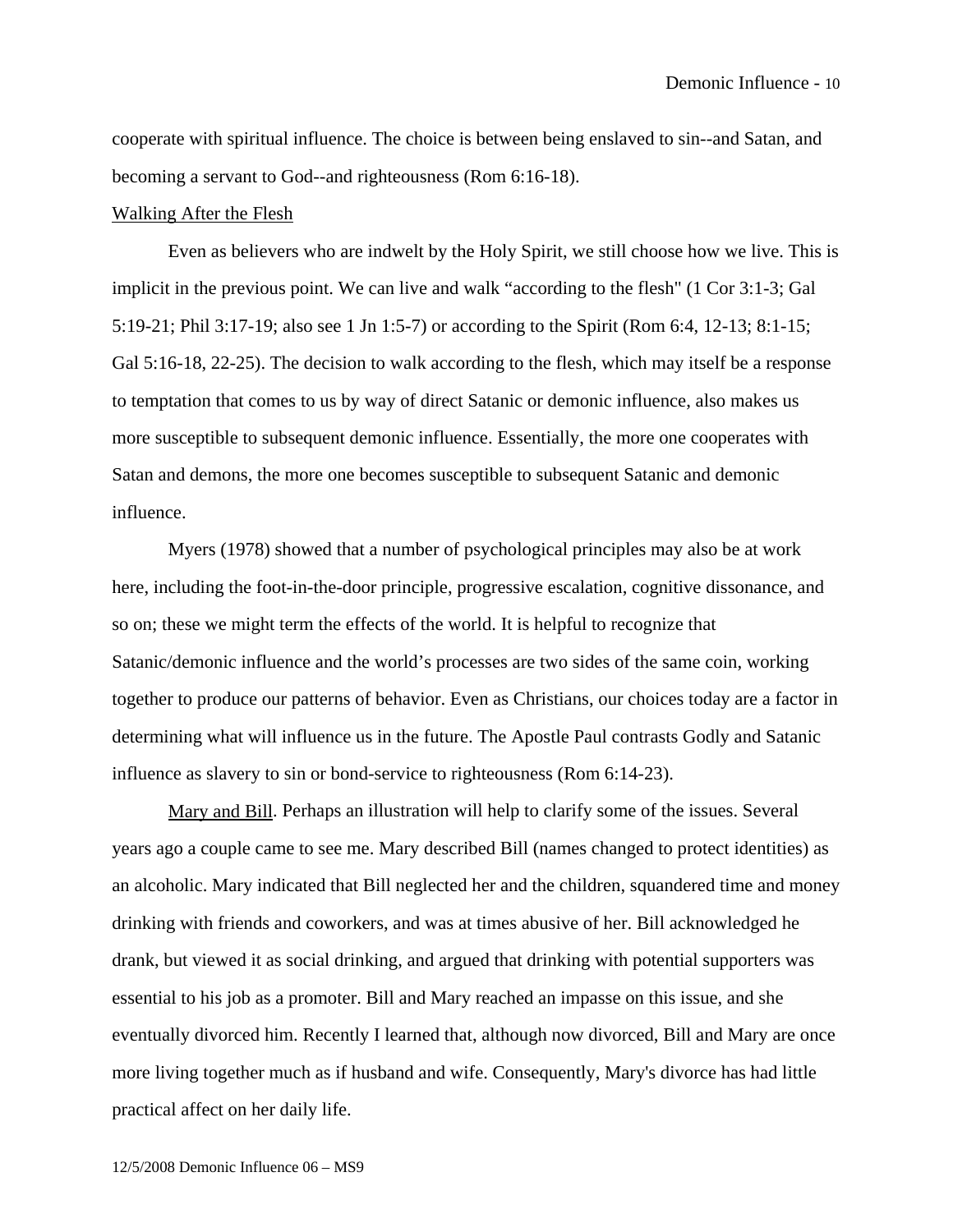In a similar way, though they no longer belong to Satan's kingdom, believers can continue to participate in deeds of darkness and remain to greater or lesser degrees under the influence of Satan and demons. In many respects they can still live like citizens of the kingdom of darkness. As Christians they are children of God and are indwelt by the Holy Spirit; yet they may choose to remain under demonic influence to a lesser or greater degree. The sexually immoral man of 1 Corinthians 5 may be an extreme example of the outworking of such choices.

The fact that Christians may live as if they have not changed spiritual kingdoms is so significant that, for example, the Apostle Paul devoted much of chapter 4 of Ephesians to the theme of laying aside former ways and practicing godly living.

Dissociative Identity Disorder. Dissociative Identity Disorder (DID--formerly knows as Multiple Personality Disorder or MPD) is a psychological condition which dramatically illustrates some of the difficulties involved in changing such patterns of behavior. DID is a condition in which the individual has the following symptom pattern:

- 1. (The existence of) two or more distinct identities or personality states (each with its own relatively enduring pattern of perceiving, relating to, and thinking about the environment and self).
- 2. At least two of these identities or personality states recurrently take full control of the person's behavior.
- 3. Inability to recall important personal information that is too extensive to be explained by ordinary forgetfulness. (American Psychiatric Association, 1994; p. 487) An additional provision is that "the disturbance is not due to the direct physiological effects of a substance . . . or a general medical condition" (American Psychiatric Association, 1994; p. 487).

DID is largely beyond the scope of this discussion; the interested reader is referred to Braun (1986), Friessen (1991), and Putnam (1989). However, one issue is significant for our discussion. With DID, one or more alter personalities may be readily accessible or open to demonic influence or control (ie., cooperate with Satan or demons), while other personalities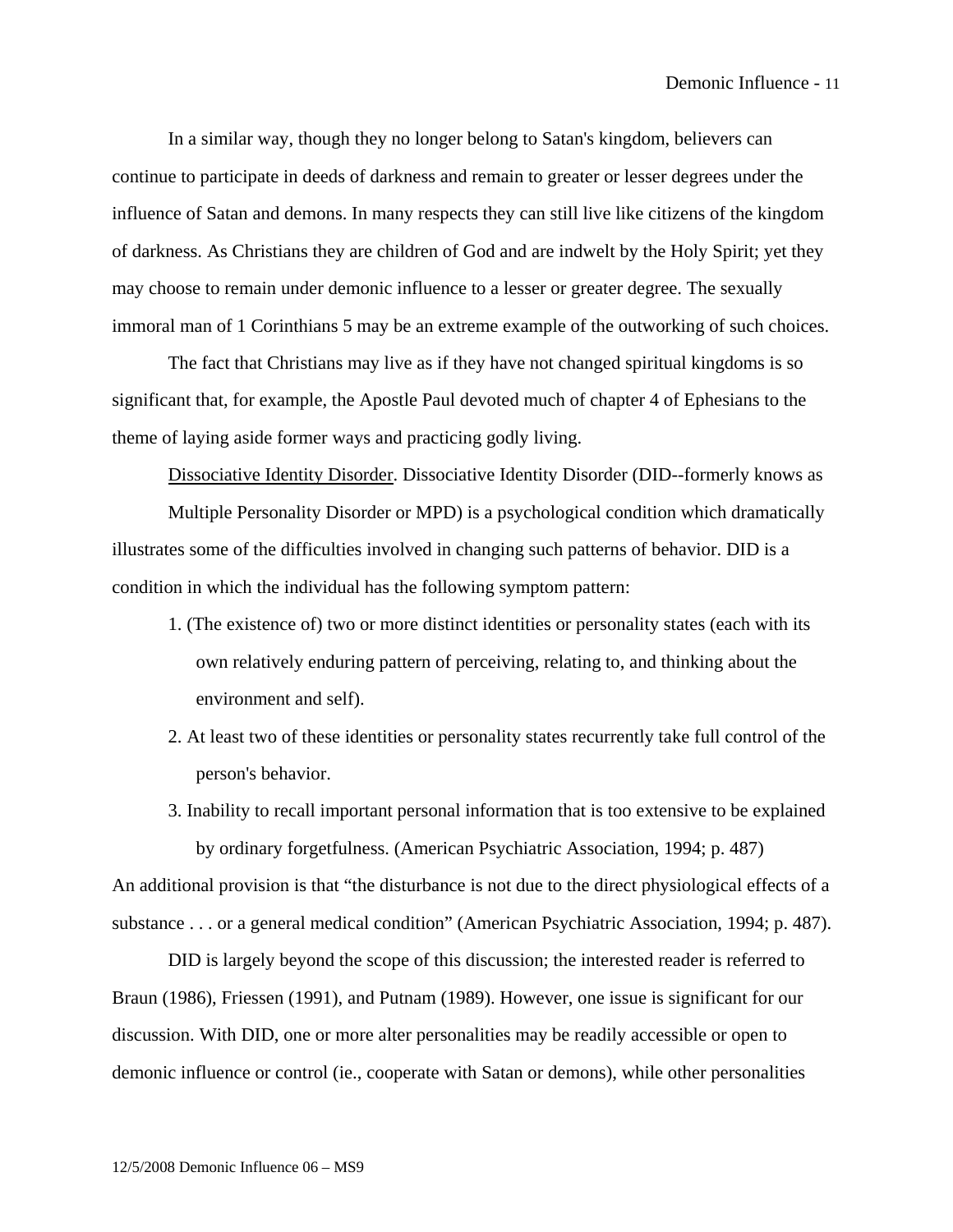may function like relatively mature Christians. Further, these various personalities may have little or no knowledge of each other.

While the split among alter personalities in DID is extreme, it is important to realize that similar though less extreme separations among different aspects of the individual are quite common. Denial, projection, distortion, and other defense mechanisms allow most of us to function with limited awareness of some aspects of our own behavior and personalities. These very areas then become potential avenues in which we may "give the devil an opportunity" (Eph 4:27). It is perhaps in this manner that such prominent individuals as Jim Bakker and Jimmy Swaggart were apparently able to function in religious ministry while at the same time allegedly being involved in a systematic and recurrent pattern of sexual--or other--misconduct.

"The heart is deceitful--who can know it" (Jer 17:9-10). All believers at times indulge their fleshly desires; in doing so, they follow the world system and cooperate with Satanic purposes. Because of defense mechanisms and denial we are also able to minimize our awareness of this reality.

#### The World and the Flesh

Those who believe that Christians can be possessed often largely discount or ignore two other important principles: the role of the world system in which we live, a system which is bent against God and seeks to press us into its mold; and our own fallen human (natural) desires and sinful actions. These can be simply termed the world and the flesh.

Classically, Christians have been concerned about the roles of (a) the world, (b) the flesh, and (c) the devil. The tendency to attribute all problems experienced by Christians to the devil and demons is a serious error. In its extreme form, this view suggests that Christians do not willfully sin, and discounts the possibility that they may have long-established patterns of sinfulness which need to be transformed through the ordinary process of discipline for godliness. Yet discipline for godliness is precisely what Scripture emphasizes. We are repeatedly instructed to put off the deeds of darkness and to practice righteousness (e.g., see Gal 5:13-26; Eph 4-6; Phil 2:1-4; Col 3:1-14; 1 Thess 5:1-11; Jas 1:21-27; 1 Pet 2:11-12f; 1 Jn 3:1-7). This process of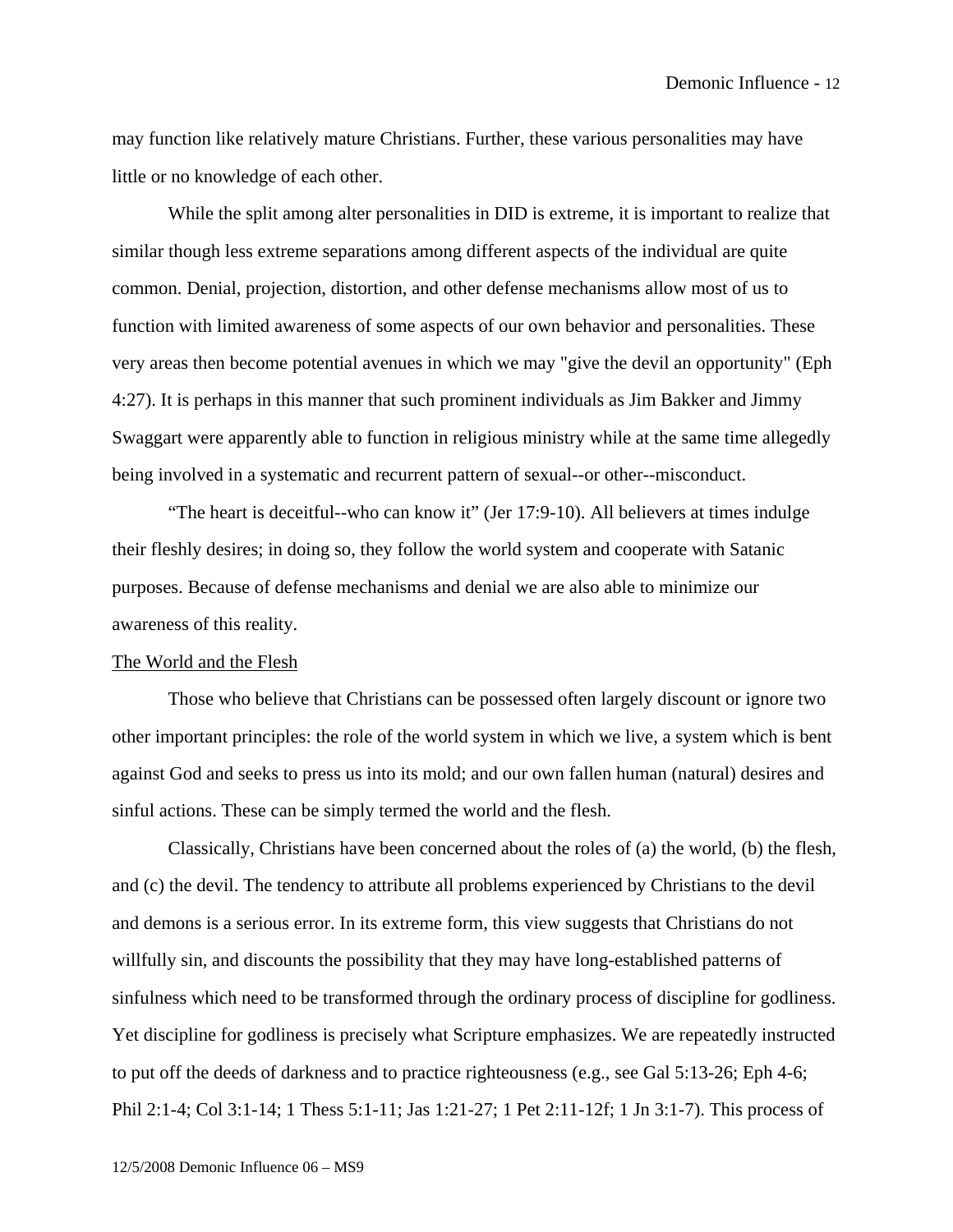working out our own salvation in cooperation with the enabling power of the Holy Spirit at work within us is the central theme of the New Testament Epistles. In this way, we overcome the adverse effects of the world system and the sin-bent desires and habits of the flesh.

It is not always easy to distinguish among the roles of the world, the flesh, and the devil. In a helpful discussion of these issues, White noted that "there are subtle, often indefinable lines that run between self, sin, and satanic influence" (White, 1990, p. 28; italics original). He continued:

Most of what you and I deal with daily are the faults, foibles, and physical infirmities of our own natural selves, with all the emotional and psychological baggage that we carry through life. Beyond that, each of us has individual areas of besetting sin that nag at us and drag us down with discouraging regularity. If this were not enough, the covetousness, pleasure, and humanistic appeal of the world system presses upon us all. Now alongside, and sometimes in and through these battles, the devil takes what he can get and aggravates our unresolved emotions, problems, besetting sins, and willful blunderings. (White, 1990, p. 38)

 The antidote to the unholy trinity of the world, the flesh, and the devil is the spiritual transformation that occurs as we are filled with the Holy Spirit, practice righteousness, discipline ourselves for godliness, and renew our minds.

In summary, all humans are subject to the attempted influence of Satan and demons, and all are susceptible to these influences to some degree. A survey of Scripture shows that this influence occupies the pages of Scripture from Genesis to Revelation. Examples of such influence include Eve and Adam in the Garden of Eden (Gen 3), possibly King Saul (1 Sam 18:8-12), Jesus (Mt 4: 1-11), the Gadarene demoniac (Mk 5:1-20), Peter (Lu 22:31-32), Ananias and Sapphira (Acts 5:1-10), Elymas the Sorcerer (Acts 13:8-11), the fortune-teller/diviner of Macedonia (Acts 16:16-18), the sexually immoral man in Corinth (1 Cor 5:1-5), and the Apostle Paul (2 Cor 12:7-10). Figure 1 shows how these individuals might fall along a continuum of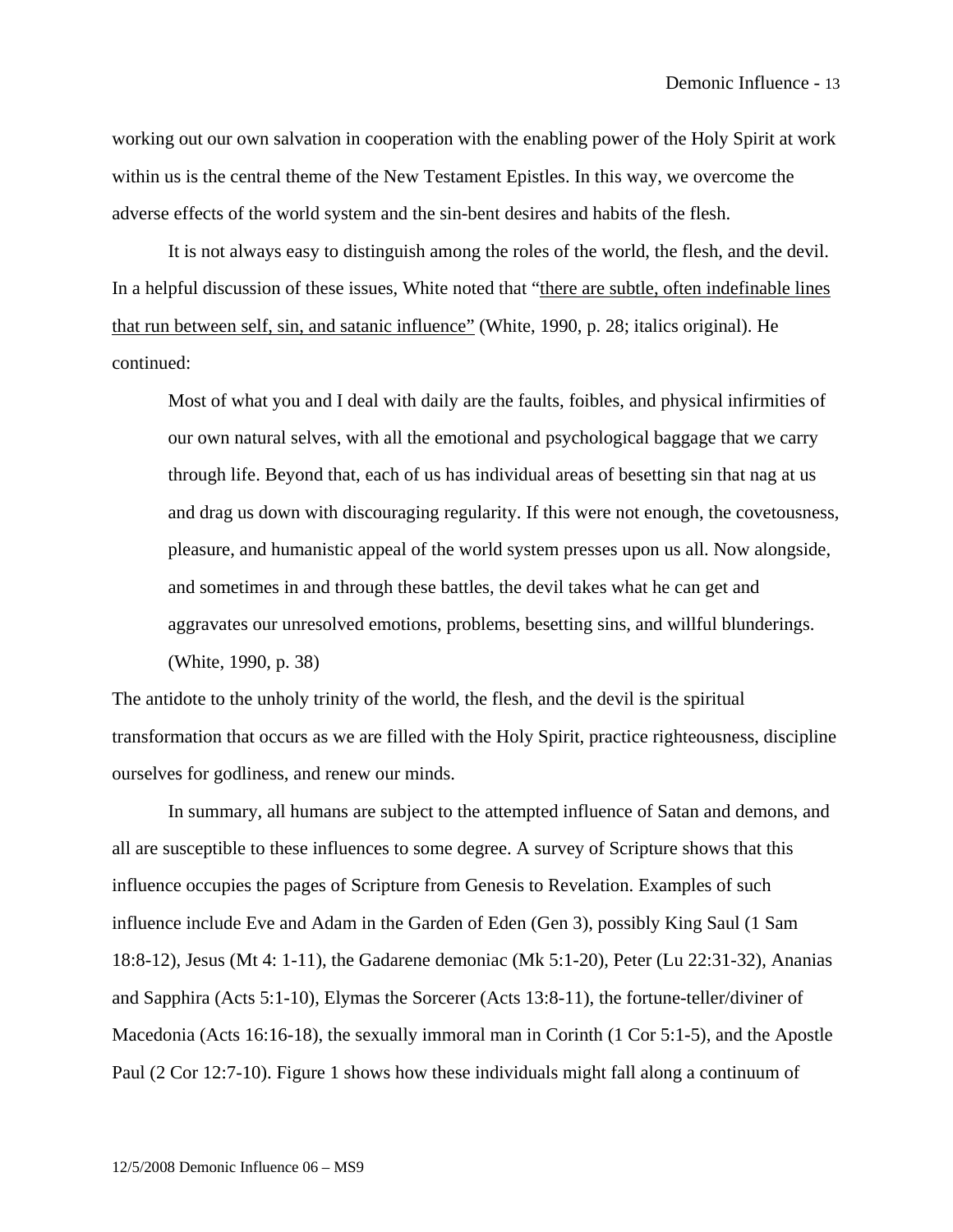influence from minimal in the case of Jesus to total domination in the case of the Gadarene demoniac.

> --------------------------------- Insert Figure 1 about here

---------------------------------

Practical Implications

The complexities described above regarding the possibility of demonic influence in the life of the believer have major implications for counseling or psychotherapy. Clearly we cannot dismiss demonic influence as of no concern for believers, nor can we attribute all severe problems among Christians to demonic influence or possession. Scripture does not provide criteria that enable us to clearly and simply distinguish the presence/absence of demonic influence as a factor in any given individual. Rather, we must look carefully at the individual and the circumstances of his or her life in attempting to discern the role of demonic influence in her/his current difficulties.

One of the most significant problems in dealing with demonic influence in people's lives involves the tendency to view practical interventions (such as medication and psychotherapy) as unrelated--or even antithetical--to spiritual interventions (like deliverance and spiritual disciplines to promote growth in godliness). The first and foremost practical implication of the view of demonic influence proposed here is that we see these practical and spiritual interventions as two sides of the same coin. Anderson (1991) stressed this point. In Anderson's view, spiritual, psychological, and physical are inseparable; I concur. We function as whole beings. What affects us spiritually has physical, psychological, and social ramifications. Conversely, the physical, psychological, and social have important spiritual implications as well.

In intervention with persons suspected of experiencing demonic influence, several principles need to be considered. First, we need to take the reality of demonic influence in the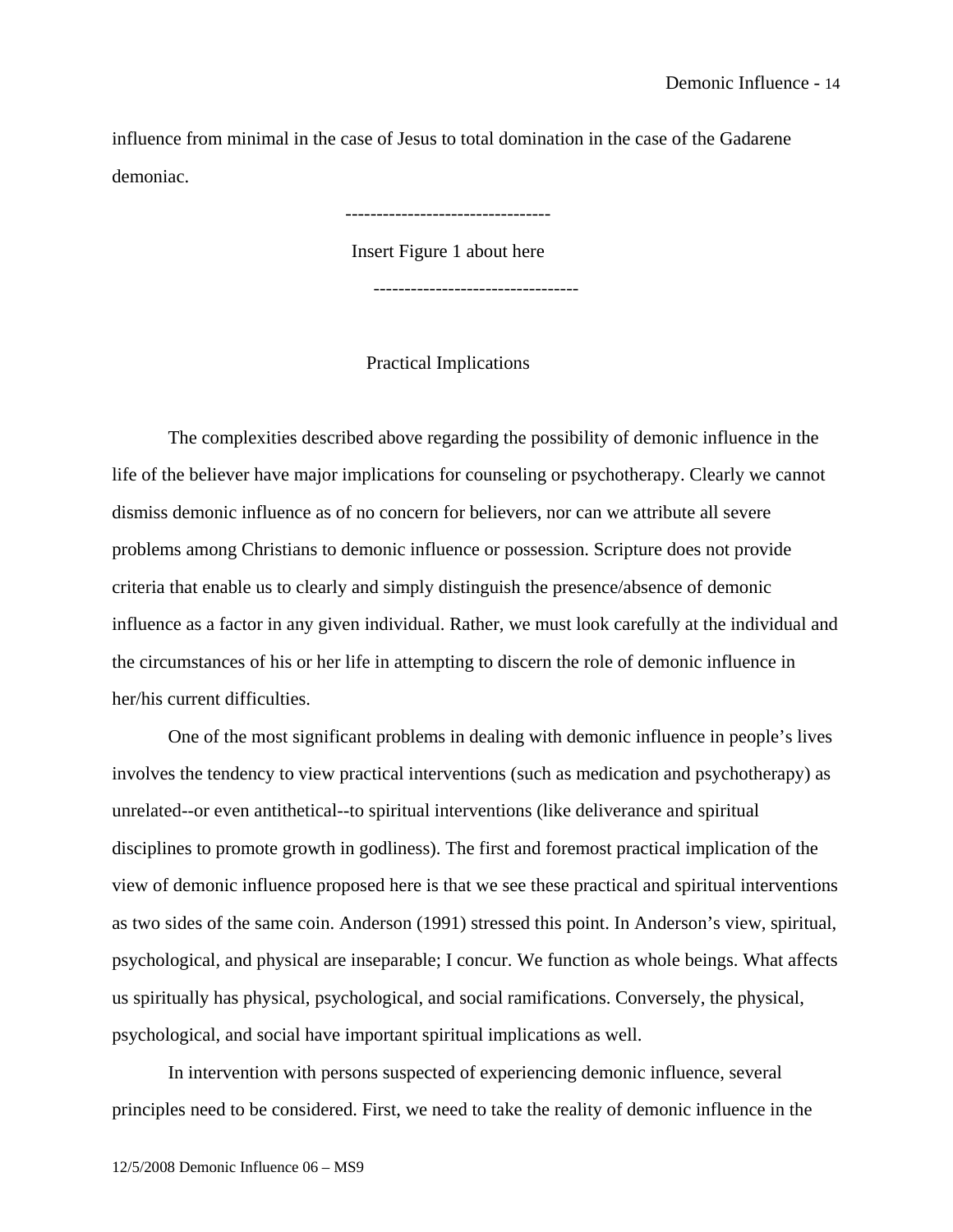life of believers seriously. We need to take into consideration all aspects of human functioning, including biological, psychological, social, and spiritual. We need to recognize both the value and limitation of deliverance. Use of spiritual disciplines and other spiritual interventions in the pursuit of godliness should be encouraged. We need to avoid viewing the problem exclusively in terms of demonic influence, thus neglecting the role of the world and the flesh. This means that it will likely be necessary to involve others in the process, including physicians and pastors or spiritual mentors. It is in this broad context that Christian counseling or psychotherapy should be considered as well (see Bufford, 1997).

In interventions with persons experiencing demonic influence, several factors need to be considered. These include taking a multi-dimensional approach; understanding the problem of credit, blame, and responsibility; spiritual interventions; spiritual disciplines; prayers of deliverance and exorcism; counseling and psychotherapy; and the challenge of fitting all the pieces together into a coherent intervention strategy. Table 2

---------------------------------

Insert Table 2 about here

----------------------------------

summarizes these principles. Each will be addressed in turn.

#### Demonic Influence and Dissociation

See JPC, 19, (2000) issue for discussion of DID from a Christian perspective, including relationship to demonic influence. Allison (2000), Mungadze (2000), Rosik (2000). JPC, 19, (2000)

#### Taking a Multi-Dimensional Approach

Bandura (1986) proposed triadic reciprocality--the notion that thought, feeling and behavior interact continuously, with each influencing the others and in turn being influenced by them. Within the spiritual domain, we must recognize that the world, the flesh, and the devil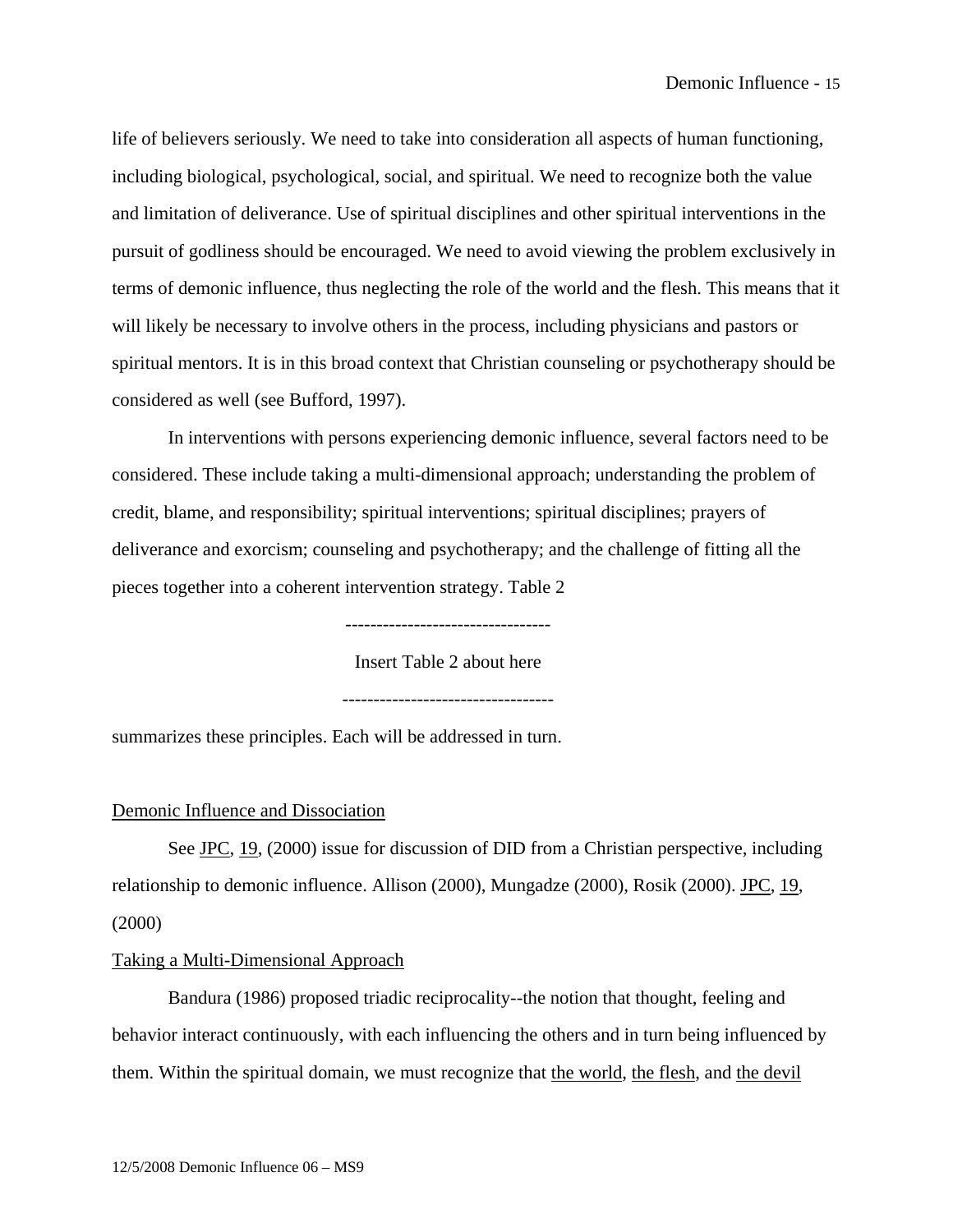provide three interacting causal influences in human spiritual disease. Thus in dealing with spiritual difficulties, including demonic influence, we need a balanced concern about all three.

Bufford (1988; 1989) pointed out that discipline for godliness is the central teaching of Scripture regarding the life of the believer, and that there is no specific instruction regarding the process of deliverance from Satanic/demonic influence apart from the brief passages in Ephesians 6:12-18 and 1 Peter 5:8-9, which emphasize the process of spiritual discipline rather than prayers of deliverance/exorcism.

In short, spiritual disciplines are necessary to deal with the world and the flesh, are the focus of Scripture, and may serve to bring freedom from demonic influence as well. Further, thoughts, feelings, behaviors, and spiritual factors (including the interacting factors of the world, the flesh, and the devil) are intertwined. Because of this complexity, reductionistic approaches to humans can never be fully adequate. In helping persons, attention must thus be paid to the interacting influences of each of these dimensions.

#### Credit, Blame, and Responsibility

Another important principle to remember is that deliverance (or exorcism) is not magic. It is calling upon God to act in accordance with His character and power. Thus the outcome depends not so much on the minister of deliverance, on the afflicted one, or even on the two of them together. Rather, it depends vitally upon God. Of course, Satan and the demon(s) will also actively resist being driven away. But it is God, who is greater than all, and who has all power and authority, who will carry the day according to His sovereign will. The victory is His!

A related principle is that deliverance, by itself, is inadequate, even dangerous. Unless the person invites filling by the Holy Spirit in place of demons, and practices righteousness rather than sin, the person may actually be harmed by attempts to deliver her or him from demonic influence (cf. Lu 11:24-26).

#### Spiritual Interventions

Recommendations for spiritual interventions have developed along three major lines. Two we have already discussed at least in part. The first is deliverance. Second is discipline for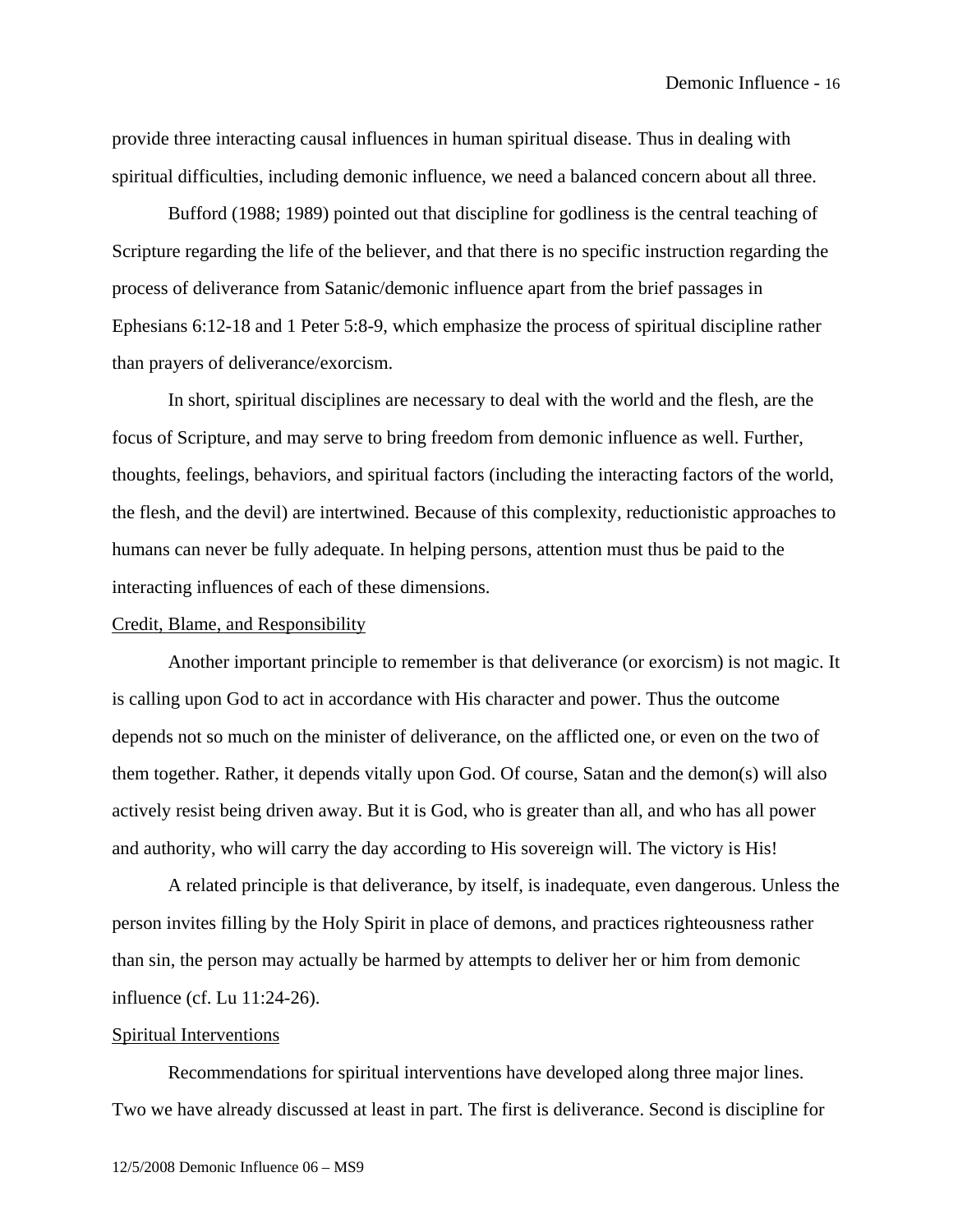godliness. The third is study and meditation on Scripture. While conceptually distinct, these are nonetheless overlapping and interacting processes. Deliverance emphasizes freedom from the power and influence of Satan and openness to the power and influence of God. Discipline for godliness emphasizes the behavioral process of practicing righteousness. Finally, study and meditation emphasize the cognitive or intellectual process of growing in the knowledge of God. Many Scriptures suggest that these processes are intertwined (e.g., Jn 8:31-32; Heb 5:12-14). Spiritual intervention may begin in any of these areas, but ideally will go on in all three areas at once. Two specific principles of intervention in the spiritual domain warrant further discussion: spiritual disciplines and spiritual protection.

#### Spiritual Disciplines

In recent years the notion of discipleship and spiritual formation has gained renewed interest and support, both in the church (e.g., Foster, 1988) and in the context of Christian approaches to psychotherapy (Adams, 1994; Adams, Harp, & Stratton, 1991; Moon, Bailey, Kvansky, & Willis, 1991; Jones, Watson, & Wolfram, 1992; Stratton, 1994; Tan & Jones, 1991; Worthington, 1986; Worthington, Dupont, Berry, & Duncan, 1988). While space and time limits preclude developing this topic, it may be helpful to consider the specific disciplines suggested: celebration; confession/repentance; deliverance; discernment; fasting; fellowship; forgiveness; giving; healing; journaling; concrete and abstract meditation; obedience; praying in the Spirit; contemplative, intercessory, and listening prayer; rest; service; Scripture; simplicity; solitude; spiritual history; study; worship. One suggestion is that those disciplines which are least practiced hold the potential for greatest benefit for a given individual.

#### Spiritual Armor and Protection

The use of spiritual armor could readily fit under either spiritual interventions, or spiritual disciplines (as above). It is further discussed here because it has come to occupy a special role for many involved in deliverance ministry. The spiritual armor includes the belt of truth, the breastplate of righteousness, the shoes of the gospel of peace, the shield of faith, the helmet of salvation, the sword of the Spirit--which is the Word of God, and prayer as an act of submission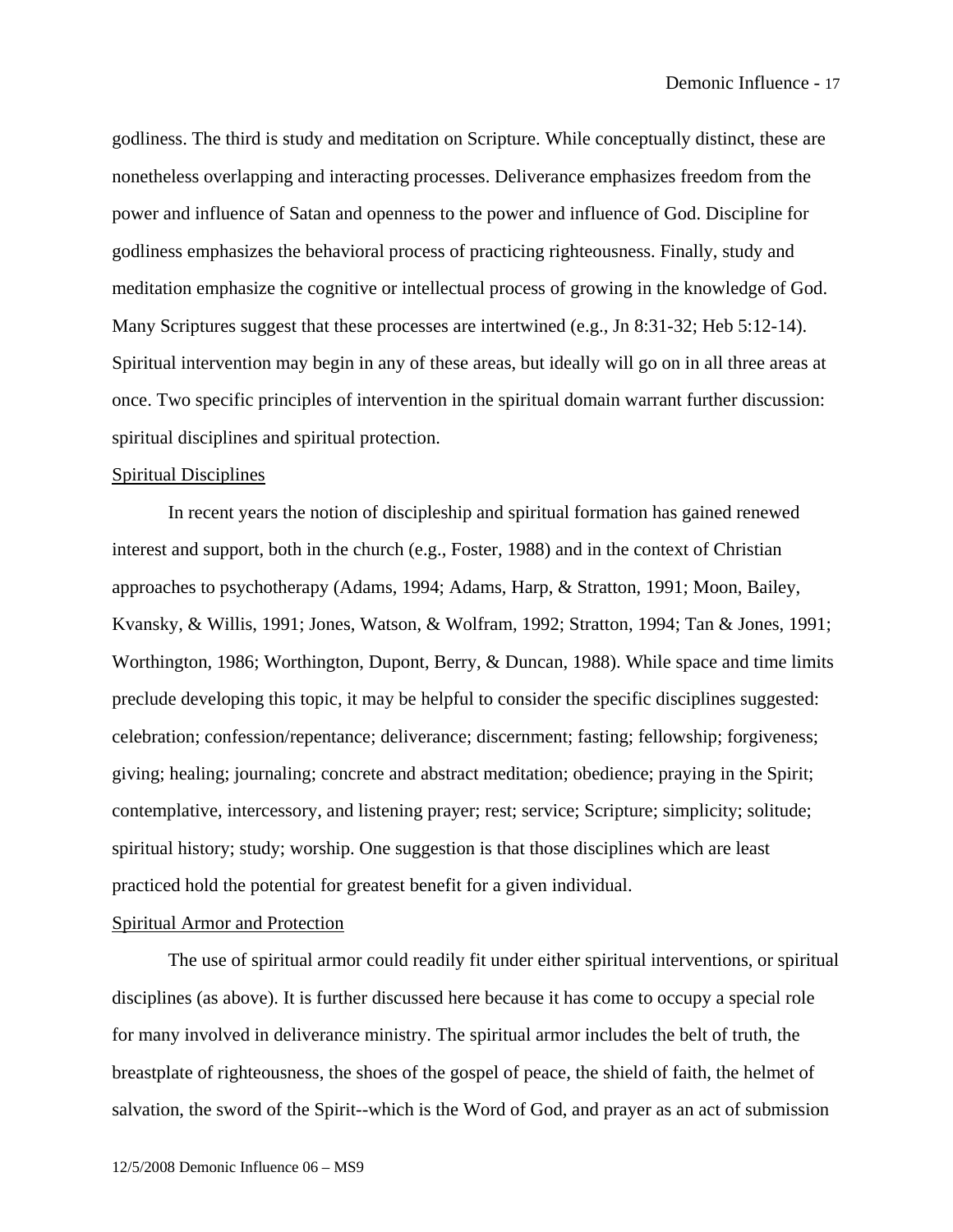to God (Eph 6:12-18). In an extended discussion of spiritual armor, Anderson (1991) suggested that some parts of the spiritual armor are "already on" while we are to "take up" other pieces of this equipment. A careful review of the elements of the armor, and especially of their spiritual significance, suggests that there are ways in which each piece is already in place following justification, as well as ways in which each must be appropriated through the process of sanctification. While spiritual protection is already present, at least in germinal form, when we enter God's kingdom, discipline for righteousness is required to make the protection of practical value, much as training is needed in order for a soldier to learn to use battle equipment effectively.

As believers, each of us needs aid in frequently reminding ourselves that we belong to God's kingdom, are indwelt by the Holy Spirit, and have access to the power of God within (e.g., helmet of salvation). We must develop practical ways for making key spiritual qualities function effectively in our lives. We need to become seekers after truth, to acknowledge personal sins, and to recognize the sins of others by setting aside defenses; to come to know the God of truth and Jesus--who is truth (belt of truth). We need support and encouragement in the practice of righteous living which leads to freedom from guilt and punishment (breastplate of righteousness). We require aid in reconciling broken relationships (shoes of the gospel of peace); and so on. Ideally the counselor helps the needy person develop a pattern of doing these things which the person can then continue independently. Table 3 summarizes this information and provides additional detail regarding the function of spiritual armor in the life of the believer.

---------------------------------

Insert Table 3 about here

---------------------------------

Prayers for Deliverance/Exorcisms

Prayers for deliverance, or exorcisms, conducted in overt and public ways, pose some important problems for counseling and psychotherapy. These include ethical and financial issues as well as questions regarding acceptable practices. These factors are not neatly separated.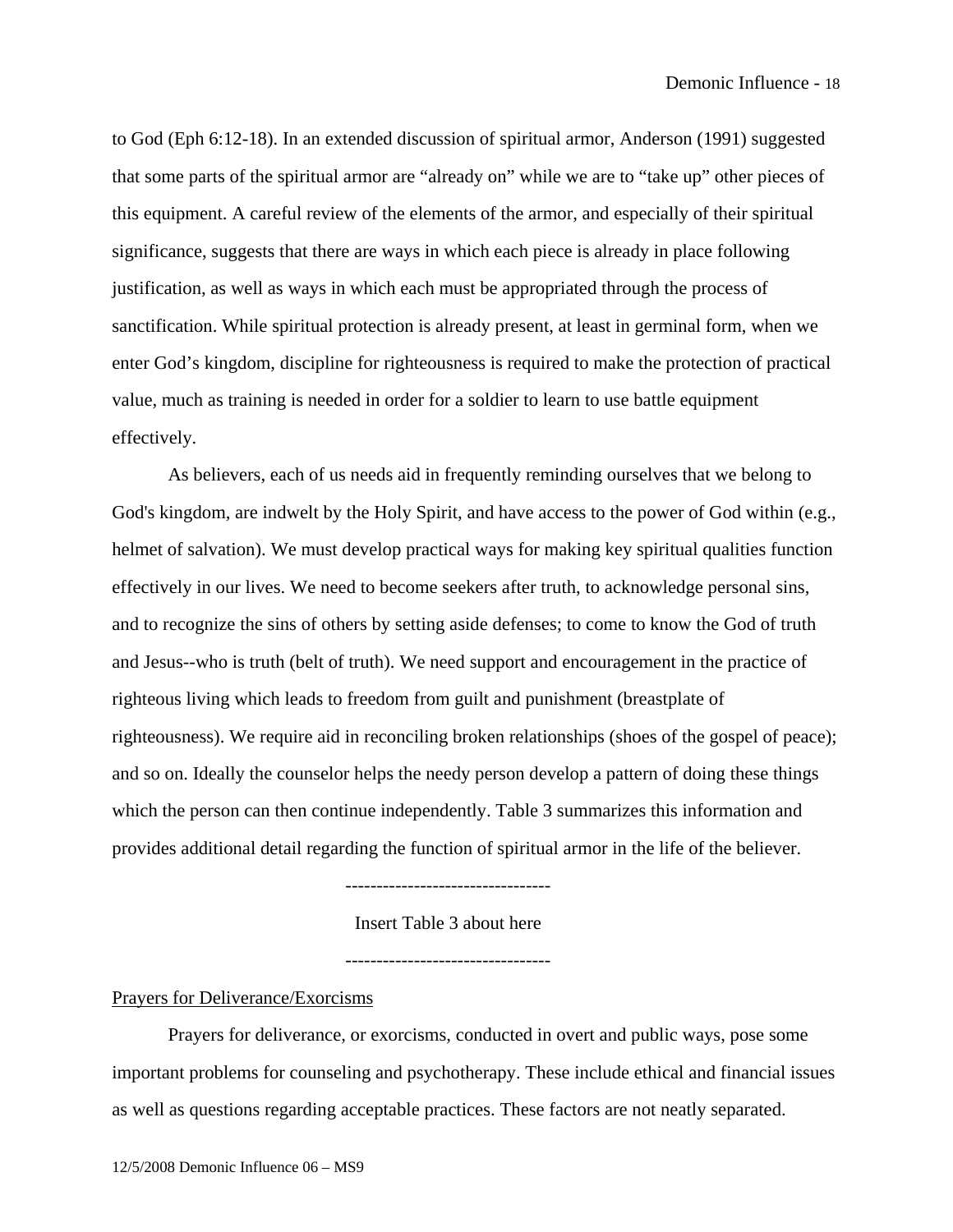Financially, when a "third party" pays for counseling or psychotherapy, important considerations arise regarding whether the payor would approve such interventions as legitimate--imagine requesting Blue Cross or Aetna health insurance to pay for an exorcism.

Ethically, informed consent involves some delicate issues, since the individuals who most need such deliverance--those under almost complete demonic domination (Bufford, 1988)--may be least able to make informed consent to the process. Finally, most mental health professionals are likely to discount the appropriateness of conducting deliverance in the counseling context. These problems are significant enough that Bufford (1988) proposed that such activities be conducted by persons within the spiritual community of the patient, rather than by mental health counselors. At minimum, these factors must be weighed carefully in each individual case. On the other hand, the private prayer of the counselor, the prayers of the patient, and prayers of those in the patient's spiritual community may normally be encouraged.

 Breshears (1991) recognized this. He suggested that, in general, what can be accomplished by deliverance can also be accomplished by the process of spiritual discipline.

A prayer which rebukes the demon is no more effective than prayer to God for power to resist temptation. Prayer against Satan's attacks is vital, but victory does not depend upon rebuking a particular demon as the cause of a particular sin. It is not necessary to rebuke the demon specifically to achieve victory over the temptation, sin or obsession. The

believer can be delivered from any sin by walking in the Spirit. (p. 3; emphasis added) Breshears went on to say, "A prayer binding Satan is no more effective or necessary than prayer to God for his power and protection" (p. 4).

In short, neither prayers of deliverance, nor exorcisms, are essential for Christians to be delivered from demonic influence. Further, rituals of deliverance and exorcisms pose some major complications which make their use in the context of counseling and psychotherapy problematic. Counseling and Psychotherapy

The role of the Christian counselor or psychotherapist includes confronting the individual with his or her responsibility for self-discipline, providing support and encouragement in the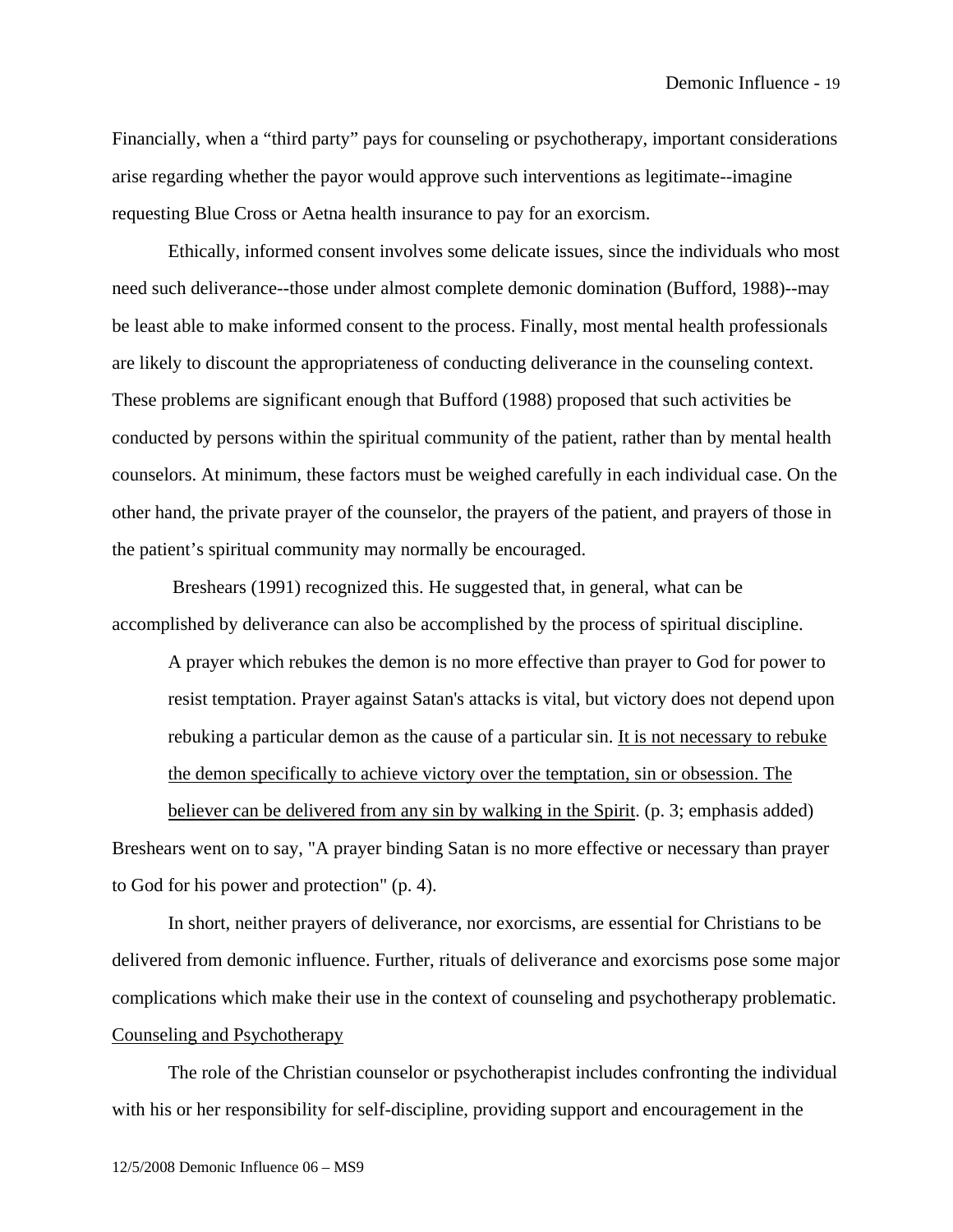process, and helping to identify and remove obstacles--especially those of the social/emotional sort. A related function which the counselor may serve is that of identifying and enabling the person to utilize other resources, including those in the Christian community (for related discussion see McMinn, 1996).

Could it be that, just as deliverance depends on God, in an analogous way the outcome of psychotherapy is not entirely up to us as therapists and patients? Might God's sovereignty also play a role here? Most of us, I am confident, believe this when we consider the outcomes of surgery or other medical interventions. We need to recognize the same possibilities with counseling or psychotherapy as well.

Acknowledging God's role in the outcome of psychotherapy has major benefits. We will not take undue credit or blame on ourselves. Likewise, we will be less likely to blame failure on our clients. Rather, we will continue to faithfully do our part while we wait on God to act in His way and time to produce fruit and reward.

#### Putting it Together

For the purpose of our discussion we have distinguished between spiritual interventions and counseling or psychotherapy. However, since we function as whole beings, such distinctions are at least partly arbitrary and misleading. One way of conceptualizing this is to suggest that Christian faith emphasizes the spiritual domain, including principles and practices of godly living. Psychology, psychotherapy, and counseling emphasize practical human wisdom for daily living, especially in those instances where significant difficulties develop in social-emotional functioning. Since we function as whole persons, these conceptually distinct domains overlap in their practical outworking. Moreover, this view of overlapping domains is encouraged by Scripture, especially in Proverbs. Thus persons who are demonically influenced may be helped in practical ways to overcome problematic habit patterns (besetting sins), refocus their thinking, engage in spiritual disciplines, and so on. Furthermore, these measures may be as effective as other, more dramatic interventions, while remaining less controversial (both in the Christian community and with those outside it) and receiving more widespread support.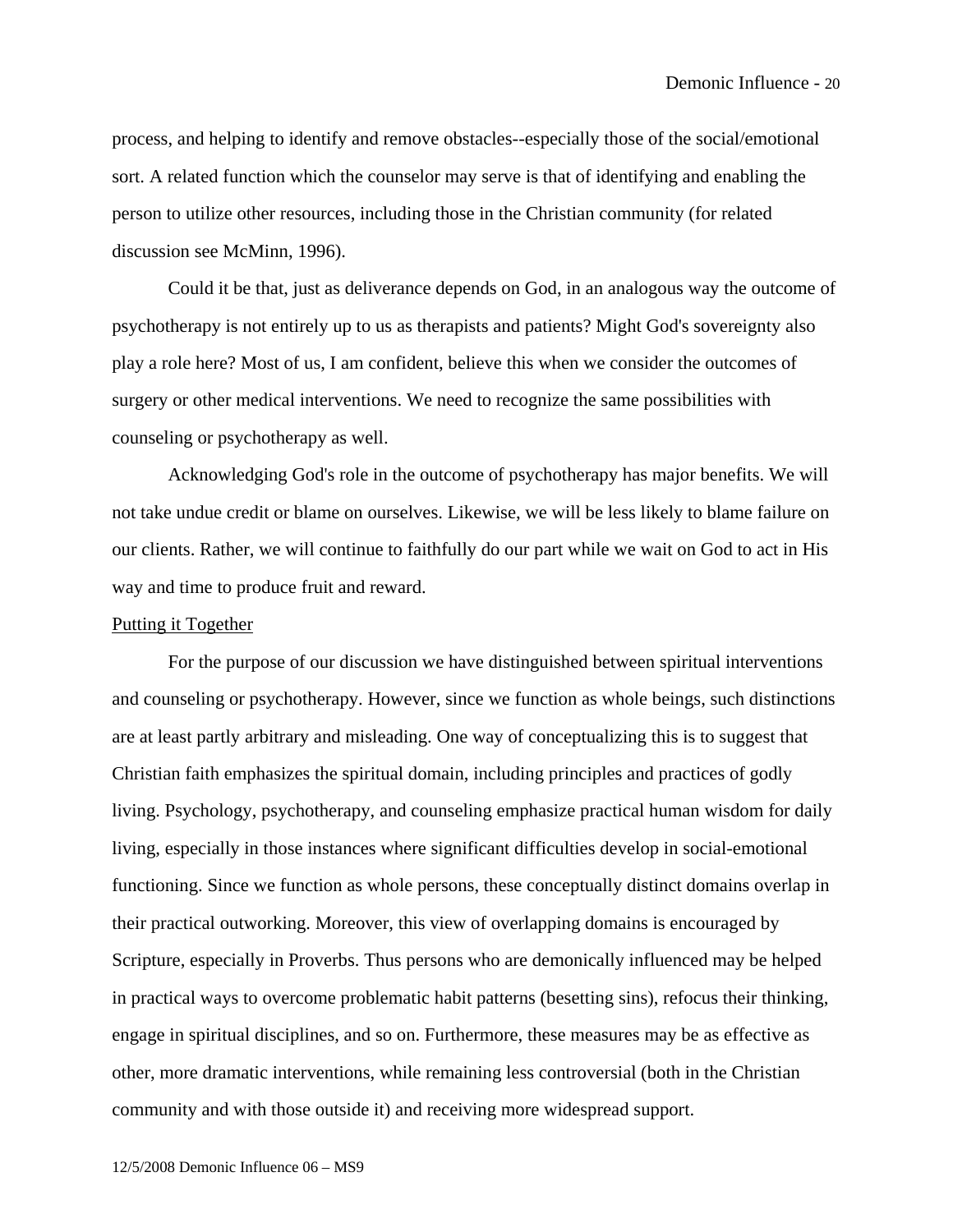An example may help to illuminate some of these issues. A basic principle of biblical teaching is the "work to eat" principle (1 Cor 9:9-10; 1 Thess 4:11; 2 Thess 3:10). The practical training in the skills and discipline of work, however, is left for parents and teachers. In a similar manner, biblical instruction, and counseling or psychotherapy, may work together in the formation of character as well as in dealing with problems in emotional/psychological functioning.

#### Conclusion

In summary, there is ample reason to believe that Christians may be influenced by Satan and demons. Whether Christians can be possessed is controversial, and depends significantly on how demon possession is defined. The issue is complex. We must consider (a) the nature of Satanic/demonic influence, (b) the fact of two spiritual kingdoms and that persons may belong to only one, (c) that believers are indwelt and sealed by the Holy Spirit, (d) that unbelievers can effectively masquerade as Christians, (e) that believers clearly can come under the temptation and attack of Satan and demons, (f) that unbelievers are sometimes difficult to distinguish from believers, (g) that believers choose how they live--whether after the sinful flesh or according to the Spirit, (h) that the primary source of evidence for possession of Christians is based on the unreliable testimony of professed demons, (i) that believers can choose to grieve or quench the Holy Spirit, and (j) that those who believe in the possession of believers tend to discount the role of the world and the flesh, attributing all to Satan and demons. Finally, regardless of one's views on demon possession of Christians, the clear emphasis of Scripture is on the process of discipline for godliness. This should be kept central in our focus regardless of our views about possession.

Differences of opinion about the possession of believers may have little or no practical significance in many cases. Many in both camps--those who believe that Christians may be possessed and those who do not--advocate discipline for godliness as an adjunct to deliverance. The view that Satan and demons are real, active, powerful, and should be taken seriously is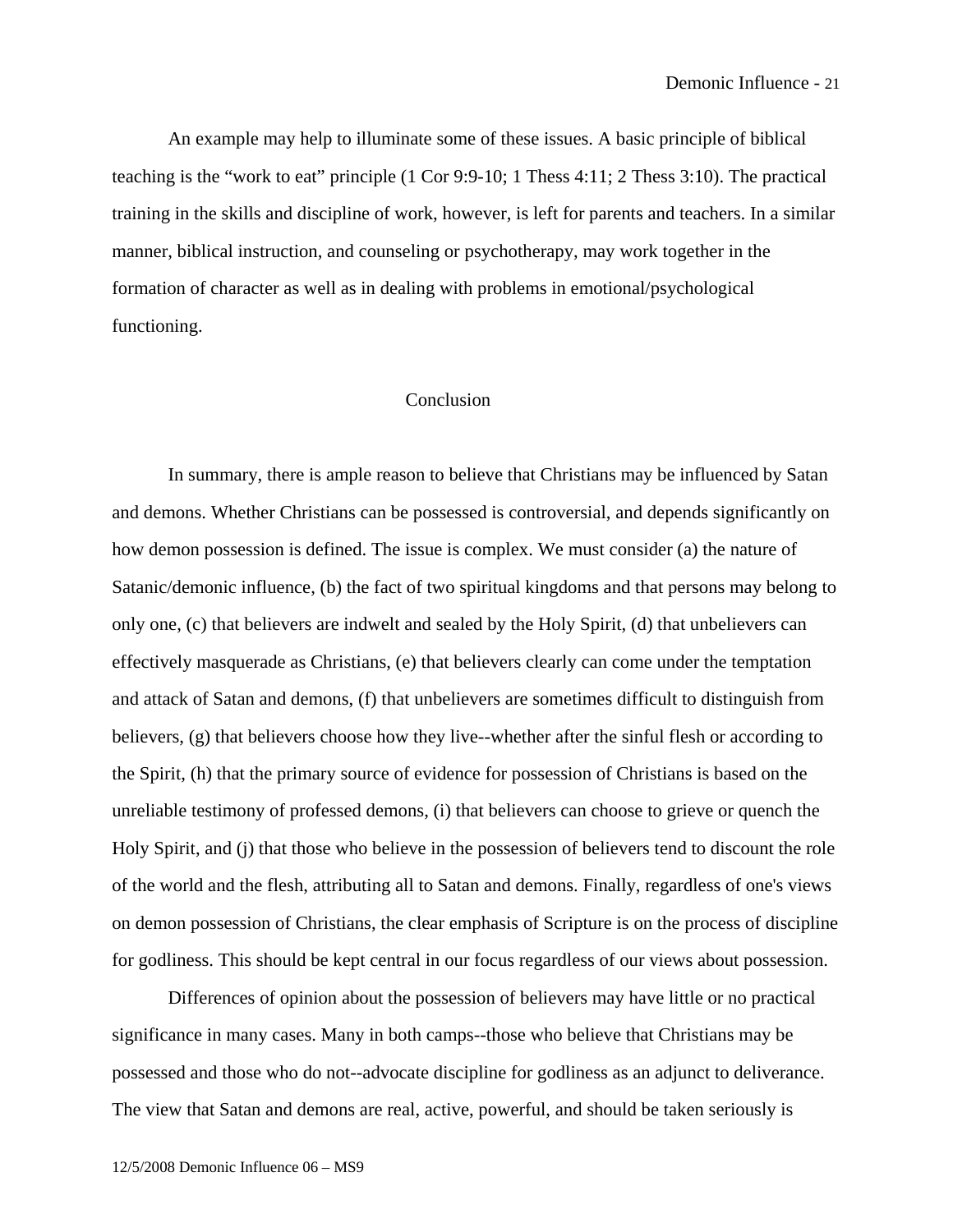entirely consistent with Scripture. As believers we need to continually be filled with the Holy Spirit, to repent of our sins, to practice righteousness, to equip ourselves with godly qualities for our own protection, to be praying for God to be active in our lives and in the world around us, and to resist the activities and influence of Satan. We must consciously resist the tendency to accept the materialistic worldview of our culture, which denies the reality of God and the spiritual world.

However, we must also avoid the opposite error of "spiritualizing," or spiritualistic reductionism, which views the problem as entirely within the spirit realm, to be resolved by deliverance alone. In this view the afflicted believer need only pray and believe God for deliverance. Responsibility to work out his or her own salvation (Phil 2:13) and to discipline him- or her-self for godliness is forgotten. It is this neglect of personal responsibility and of the significance of the world and the flesh that is contrary to the basic teachings of Scripture.

Taken together, these suggestions imply the need to advance more or less simultaneously along two lines in dealing with suspected demonic influence in the life of the believer if we are to successfully address both the spiritual aspects and practical daily effects of the believer's afflictions. Indeed, I believe that these same lines of intervention should be thought of as normative for all clients. The first involves aiding, fostering, supporting and encouraging the process of discipline for godliness, spiritual growth, and faithfulness on the part of the client; this process has traditionally been known as spiritual formation, a practice that has gained renewed interest and support in recent years. Deliverance falls broadly within the scope of spiritual disciplines, and thus is included here. The second line of intervention involves much of what we know traditionally as psychotherapy or counseling. Moreover, these processes need to go on simultaneously insofar as possible. Ordinarily they will involve the ministry of more than one person.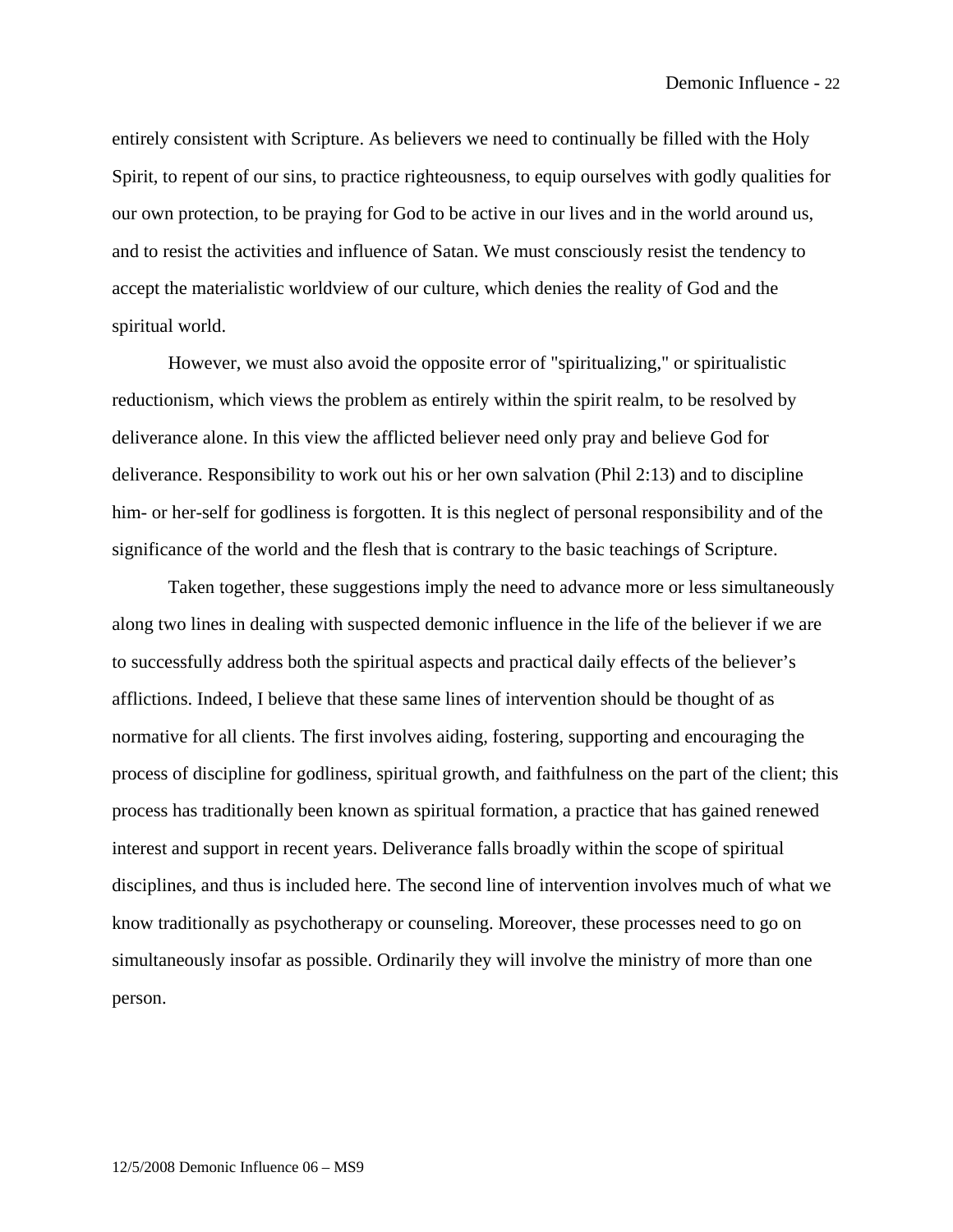#### References

- Adams, S. A. (August, 1994). Spiritual Well-Being, religiosity, and demographic variables as predictors of the use of Christian counseling techniques among members of CAPS, U.S.A. Poster session presented at the 102nd annual meeting of the American Psychological Association, Los Angeles CA.
- Adams, S. A., Harp, D. J., & Stratton, S. W. (1991). The effects of setting and gender on counseling practices among psychology students at George Fox College. Unpublished manuscript. Newberg, OR: George Fox College.
- Allison (2000). JPC, 19, (2000)
- American Psychiatric Association. (1994). Diagnostic and statistical manual of mental disorders (4th Ed.). Washington, D.C.: Author.
- Anderson, N. (1991). The bondage breaker. Eugene, OR: Harvest House.
- Arnold, C. E. (1997). 3 crucial questions about spiritual warfare. Grand Rapids, MI: Baker.
- Bandura, A. (1986). Social foundations of thought and action: A social cognitive theory. Englewood Cliffs, N.J.: Prentice-Hall.
- Braun, B. G. (Ed.). (1986). Treatment of multiple personality disorder. Washington, D.C.: American Psychiatric Press.
- Breshears, G. E. (1991) Deliverance ministry: A consensus statement from Pentecostal, charismatic, and traditional evangelicals. Portland, OR: Western Conservative Baptist Seminary.
- Bubek, M. I. (1984). Overcoming the adversary. Chicago: Moody.
- Bufford, R. K. (1988). Counseling and the demonic. Dallas, TX: Word.
- Bufford, R. K. (1989). Demonic influence and mental disorders. Journal of Psychology and Christianity, 8, 35-48.
- Bufford, R. K. Consecrated counseling. (1997). Journal of Psychology and Theology, 25, 110- 121.
- Dickason, C. F. (1987). Demon possession and the Christian. Chicago: Moody.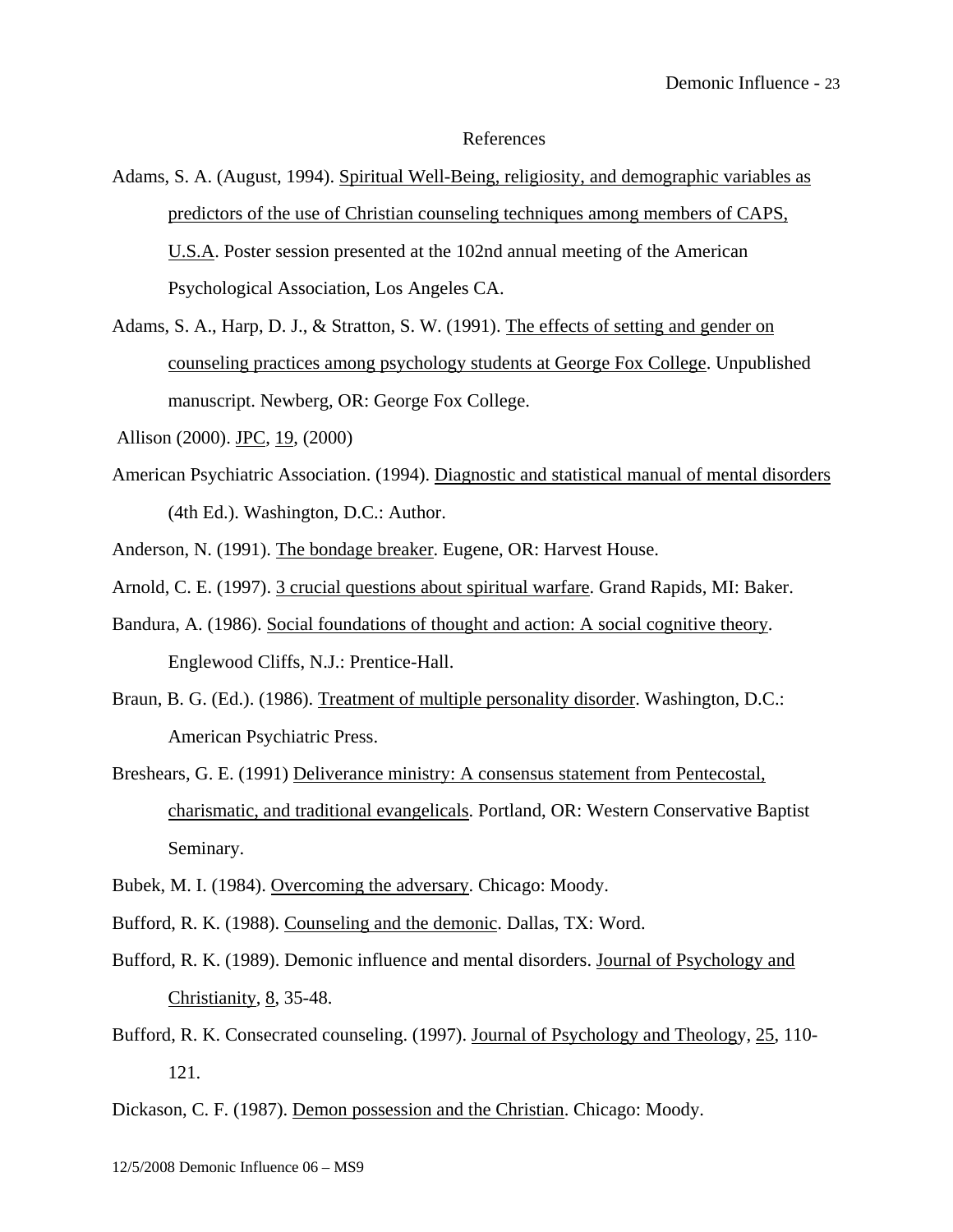Ensign, G. H., & Howe, E. (1989). Counseling and demonization: The missing link. Amarillo, TX: Recovery Publications.

Foster, R. J. (1988). Celebration of discipline (2nd ed.). New York: Harper and Row.

- Friessen, J. G. (1991). Uncovering the mystery of MPD: Its shocking origins, its surprising cure. San Bernardino, CA: Here's Life Publishers.
- Green, M. (1981). I believe in Satan's downfall. Grand Rapids: Eerdmans.
- Jones, S. L., Watson, E. J., & Wolfram, T. J. (1992). Results of the Rech Conference survey on religious faith and professional psychology. Journal of Psychology and Theology, 20, 147-158.
- Maxwell, J. (1992). Article claims Warnke's Satanic past a fraud. Christianity Today, 36 (9), 50.
- McMinn, M. R. (1996). Psychology, theology, and spirituality in Christian counseling. Wheaton, IL: Tyndale.
- Moon, G. W., Bailey, J. W., Kwasny, J. C., & Willis, D. E. (1991). Training in the use of Christian disciplines as counseling techniques within explicitly Christian graduate training programs. Journal of psychology and Christianity, 10, 154-165.

Mungadze (2000). JPC, 19, (2000)

- Myers, D. G. (1978). The human puzzle: Psychological research and Christian belief. San Francisco: Harper & Row.
- Putnam, F. W. (1989). Diagnosis and treatment of multiple personality disorder. New York: Guilford.

Rosik (2000). JPC, 19, (2000)

- Stafford, T. (1992). Absence of truth. Christianity today, 36 (9), p. 18.
- Stratton, S. W. (August, 1994). The effects of graduate training and counseling setting on the use of christian counseling techniques among members of the Christian Association for Psychological Studies. Poster session presented at the 102nd annual meeting of the American Psychological Association, Los Angeles CA.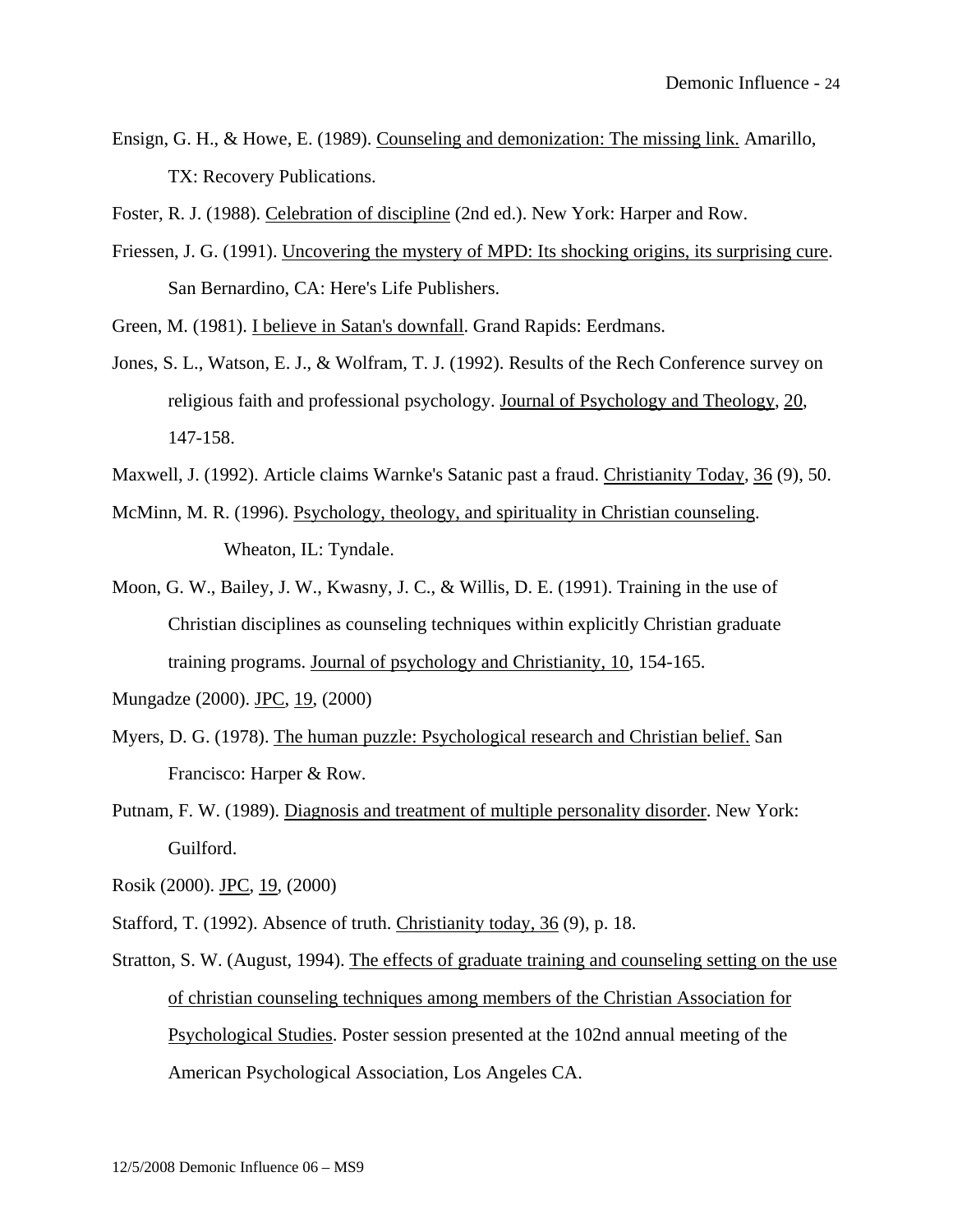- Tan, S. Y., & Jones, S. L. (1991). Christian graduate training in professional psychology: The Rech Conference. Journal of Psychology and Christianity, 10, 72-75.
- White, T. B. (1990). The believer's guide to spiritual warfare. Ann Arbor, MI: Servant Books.
- Worthington, E. L., Jr. (1986). Religious counseling: A review of empirical research. Journal of Counseling and Development, 64, 421-431.
- Worthington, E. L., Jr., Dupont, P. D., Berry, J. T., & Duncan, L. A. (1988). Christian therapists' and clients' perceptions of religious psychotherapy in private and agency settings. Journal of Psychology and Theology, 16, 282-293.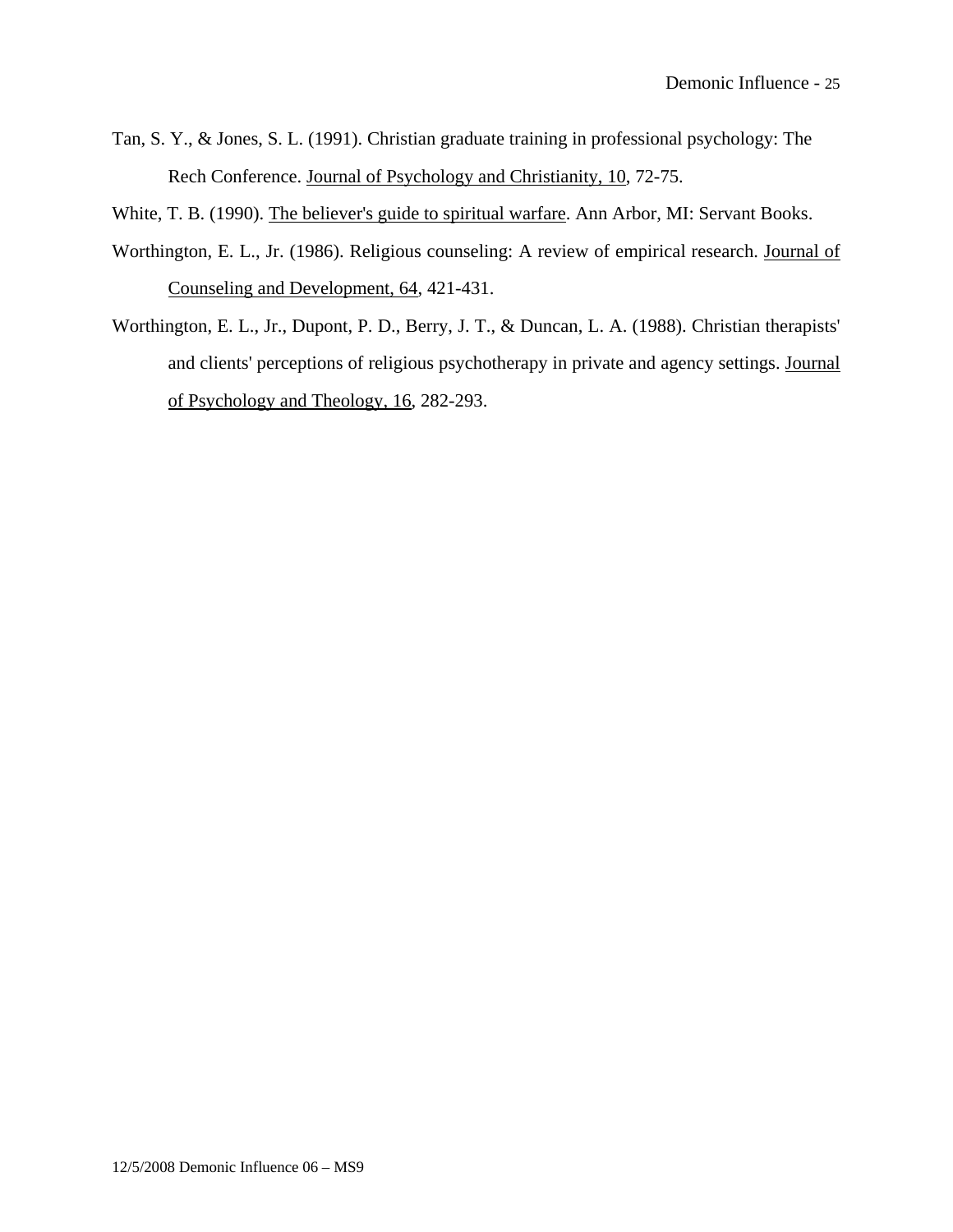### Table 1

## Issues in Apparent Christian Possession

- 1. The nature of possession
- 2. The possibility of demonic deceivers
- 3. The existence of two spiritual kingdoms
- 4. The fact that believers indwelt and sealed by the Holy Spirit
- 5. The activities of Satan and demons in sifting, tempting, pricking, attacking, accusing
- 6. The possibility of wolves appearing in sheep's clothing
- 7. The difficulty of discerning tares and wheat
- 8. The possibility of grieving & quenching the Holy Spirit
- 9. The problem of walking after the flesh
- 10. The reality of the world and the flesh as complicating factors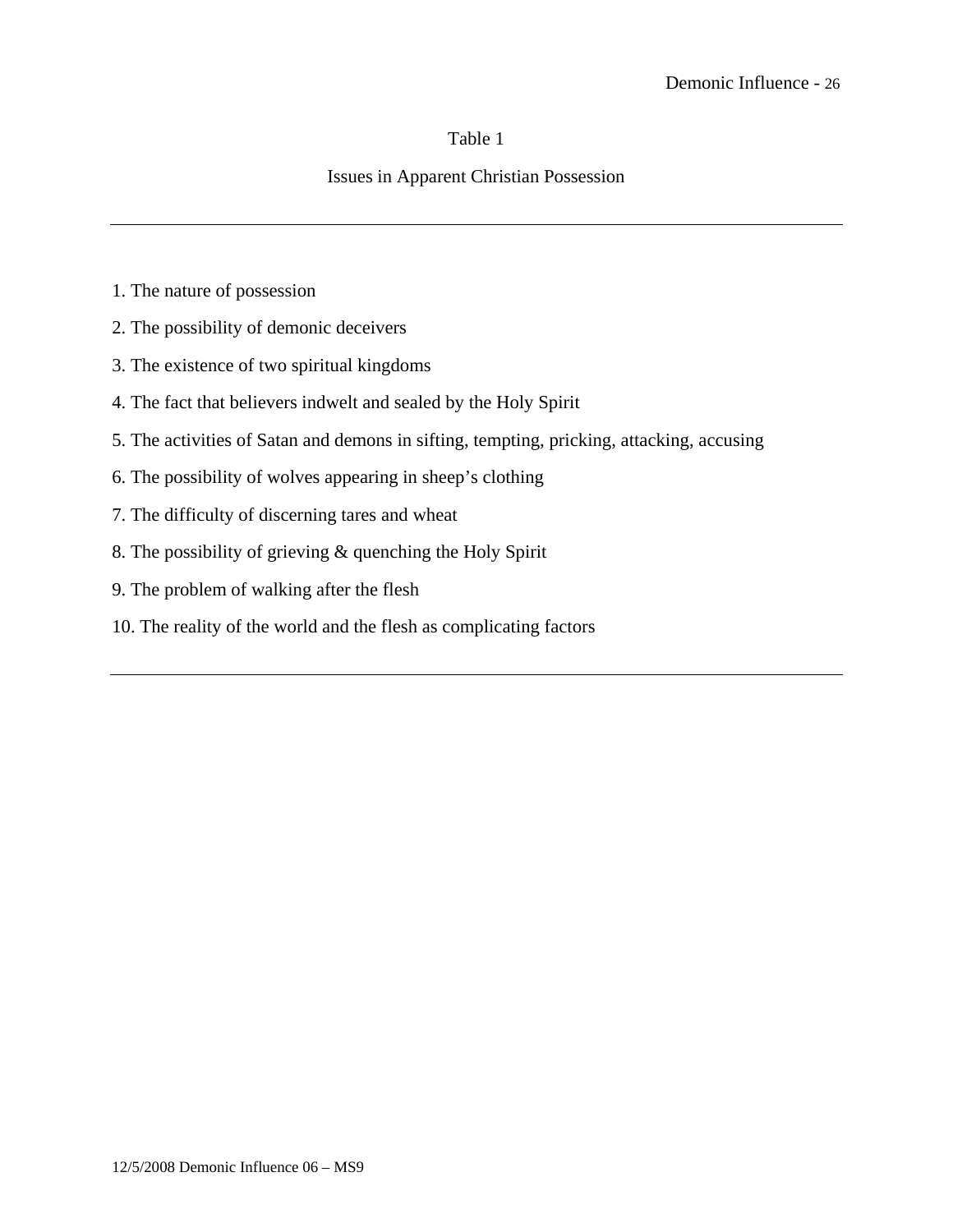# Table 2

# Intervention Principles

- 1. Take demonic influence seriously, even for believers
- 2. Take into consideration biological, psychological, social and spiritual factors
- 3. Remember that deliverance has limited benefits
- 4. Encourage the use of other spiritual interventions
- 5. Encourage the practice of spiritual disciplines
- 6. Avoid spiritualizing
- 7. Practice teamwork
- 8. Recognize the appropriate role of Christian counseling and psychotherapy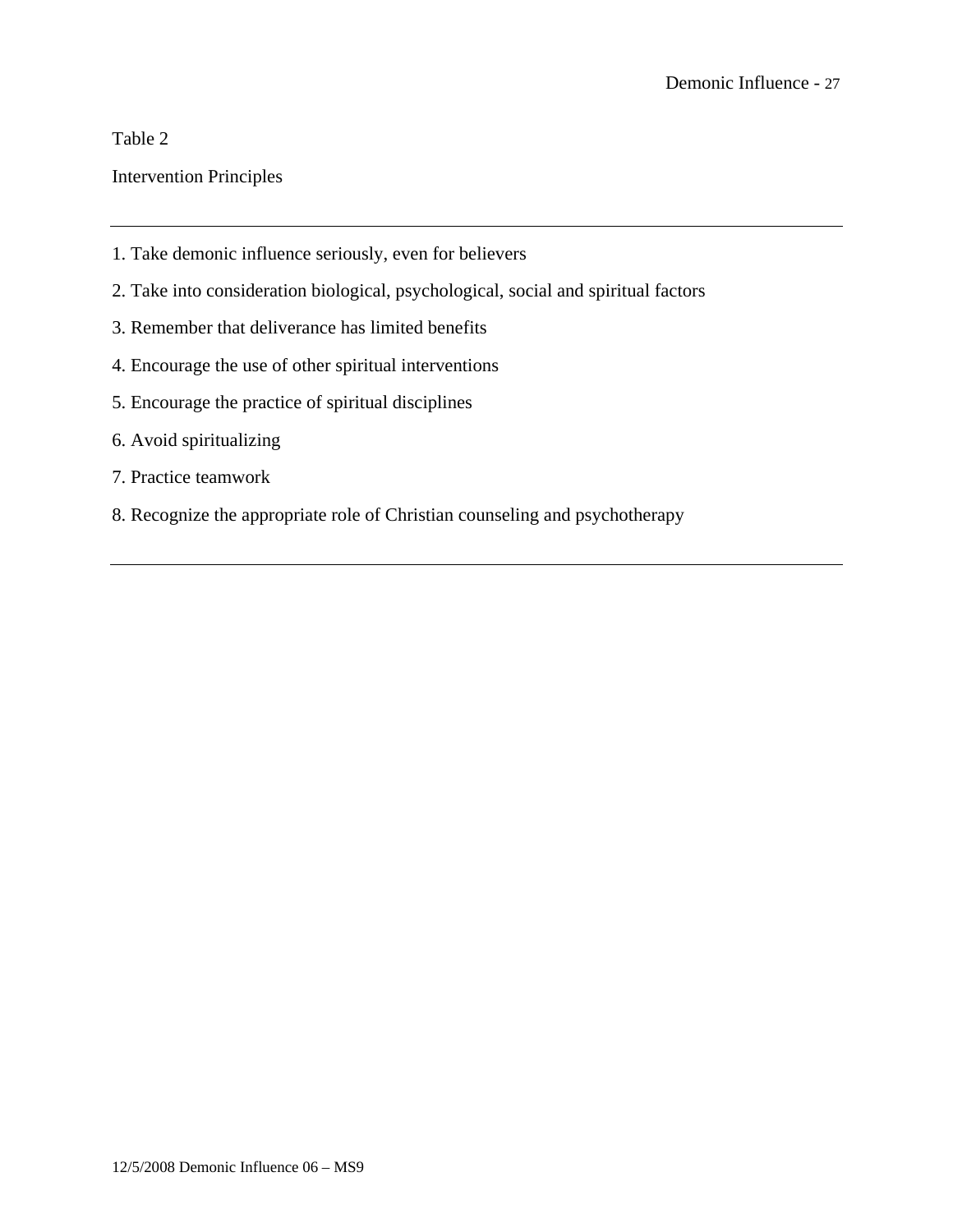# Table 3

# Equipping with Spiritual Armor

| <b>Armor Metaphor</b> | <b>Spiritual Quality</b> | Effect                        |
|-----------------------|--------------------------|-------------------------------|
|                       |                          | Defensive Armor               |
| Helmet                | Salvation                | Enter new spiritual kingdom   |
|                       |                          | New loyalties, new comrades   |
|                       |                          | new bonds of service, new     |
|                       |                          | source of help                |
| <b>Belt</b>           | Truth                    | Confess sin/agree with God    |
|                       |                          | Know Jesus Christ, The Truth; |
|                       |                          | recognize lies as such        |
| <b>Breastplate</b>    | Righteousness            | No condemnation: freedom from |
|                       |                          | guilt & punishment            |
|                       |                          | Practicing righteous living   |
| <b>Shoes</b>          | Gospel of Peace          | Peace with God                |
|                       |                          | Practice peacemaking          |
| Shield                | Faith                    | Able to trust                 |
|                       |                          | Growing in faith; free from   |
|                       |                          | undue worry                   |
|                       |                          | <b>Offensive Armor</b>        |
| Sword                 | Word of God              | Accept Bible as source of     |
|                       |                          | propositional truth           |
|                       |                          | Use as offensive weapon to    |
|                       |                          | pierce lies                   |

Based in part on Anderson, 1991.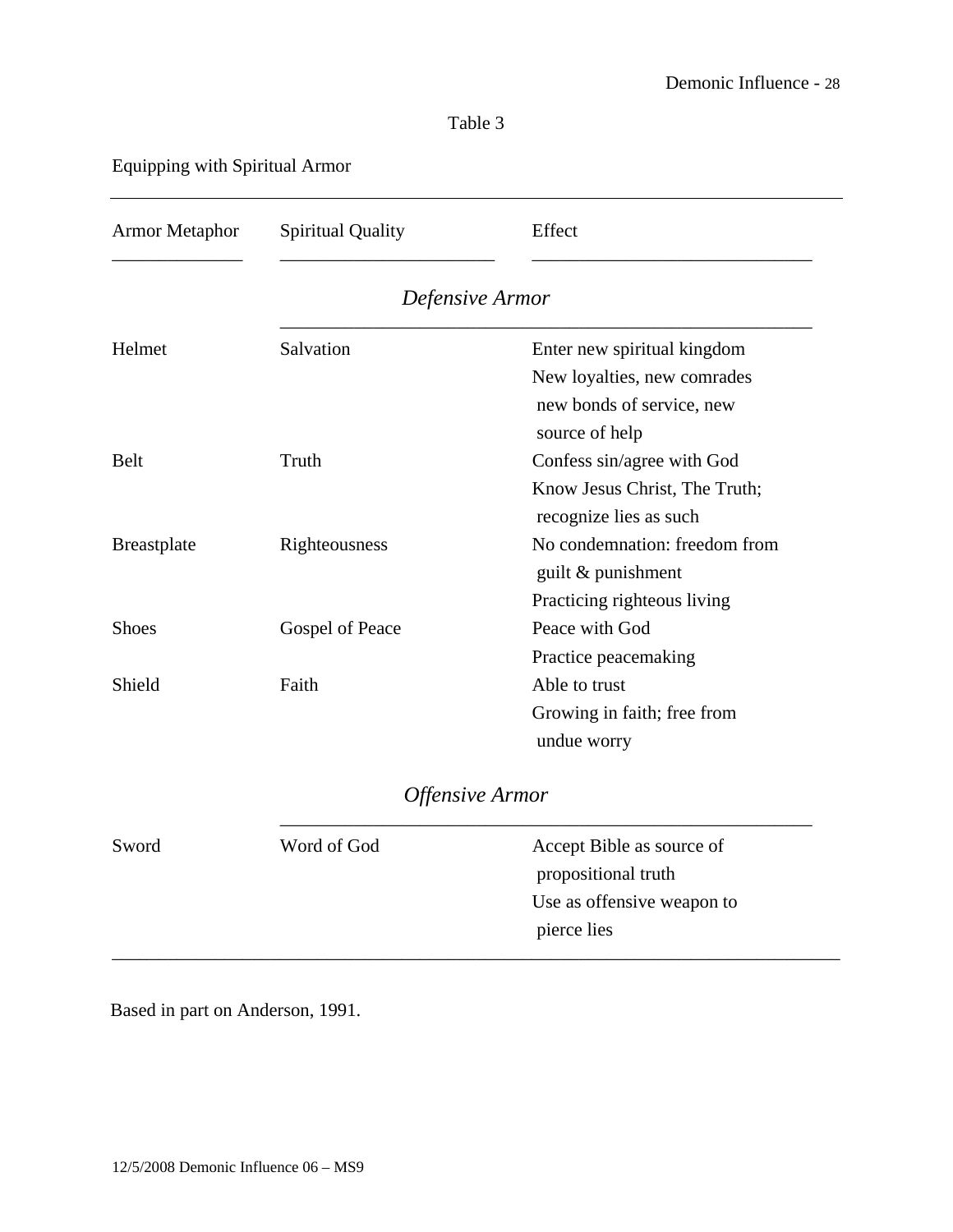# Figure 1

Biblical Figures as Examples of the Continuum of Satanic/Demonic Influence<sup>1</sup>

| <b>Much Influence</b>   | <b>Much Influence</b>         |
|-------------------------|-------------------------------|
| <b>Total Domination</b> |                               |
| "Possession"            | <b>GADARENE DEMONIAC</b>      |
|                         |                               |
|                         |                               |
|                         | <b>ELYMAS THE SORCERER</b>    |
|                         | FORTUNE TELLER/DIVINER OF     |
|                         | <b>MACEDONIA</b>              |
|                         |                               |
|                         |                               |
|                         |                               |
|                         | <b>KING SAUL</b>              |
|                         | <b>ANANIAS &amp; SAPPHIRA</b> |
|                         | SEXUALLY IMMORAL MAN IN       |
|                         | <b>CORINTH</b>                |
|                         |                               |
|                         | EVE/ADAM                      |
|                         |                               |
|                         |                               |
|                         | <b>PETER</b>                  |
| Temptation              | <b>APOSTLE PAUL</b>           |
| Accusation              |                               |
| Deception               |                               |
| Harassment              | <b>JESUS</b>                  |
|                         |                               |
| <b>Little Influence</b> | <b>Little Influence</b>       |

Note: Placement on the continuum of influence is approximated for illustrative purposes.